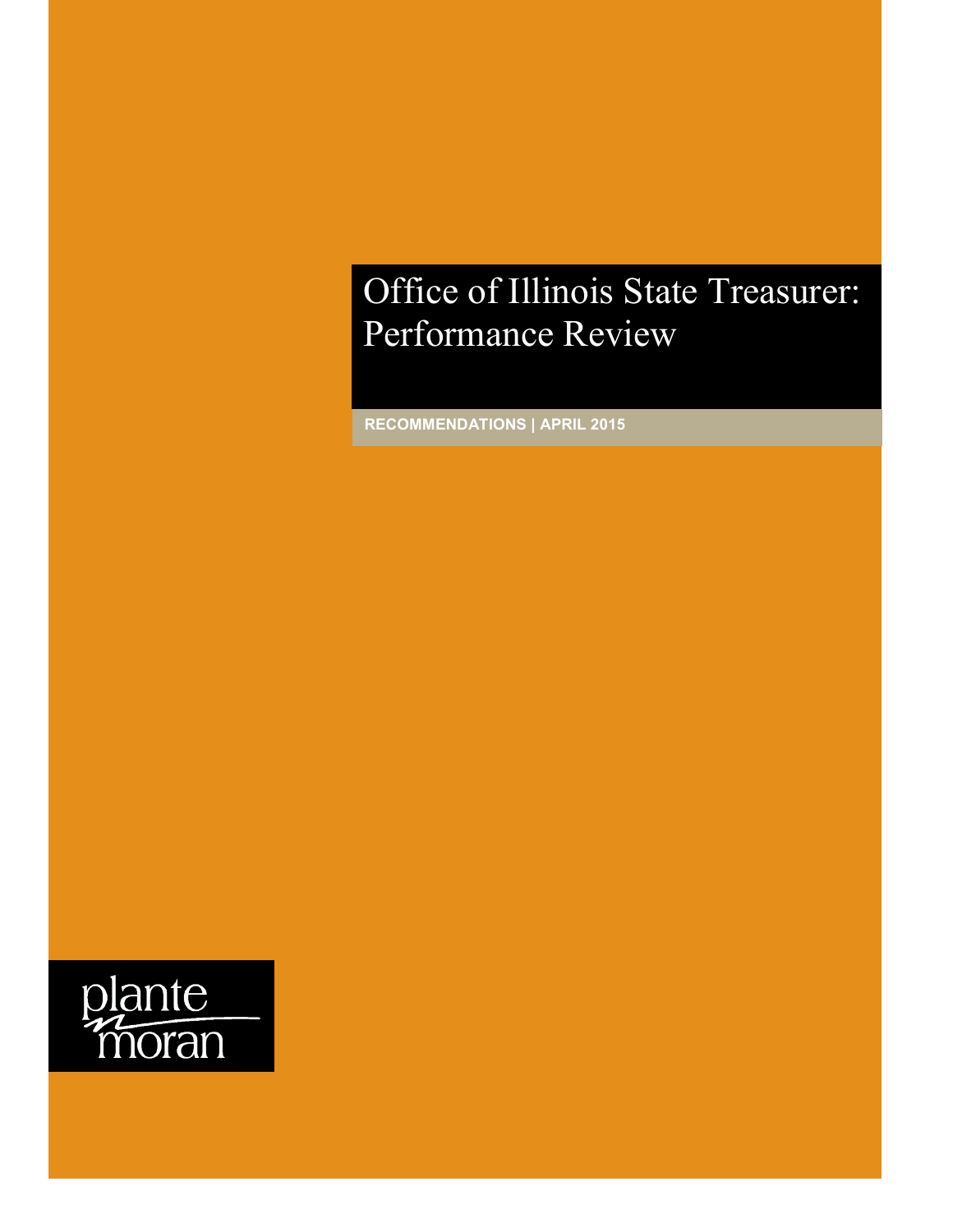## **Table of Contents**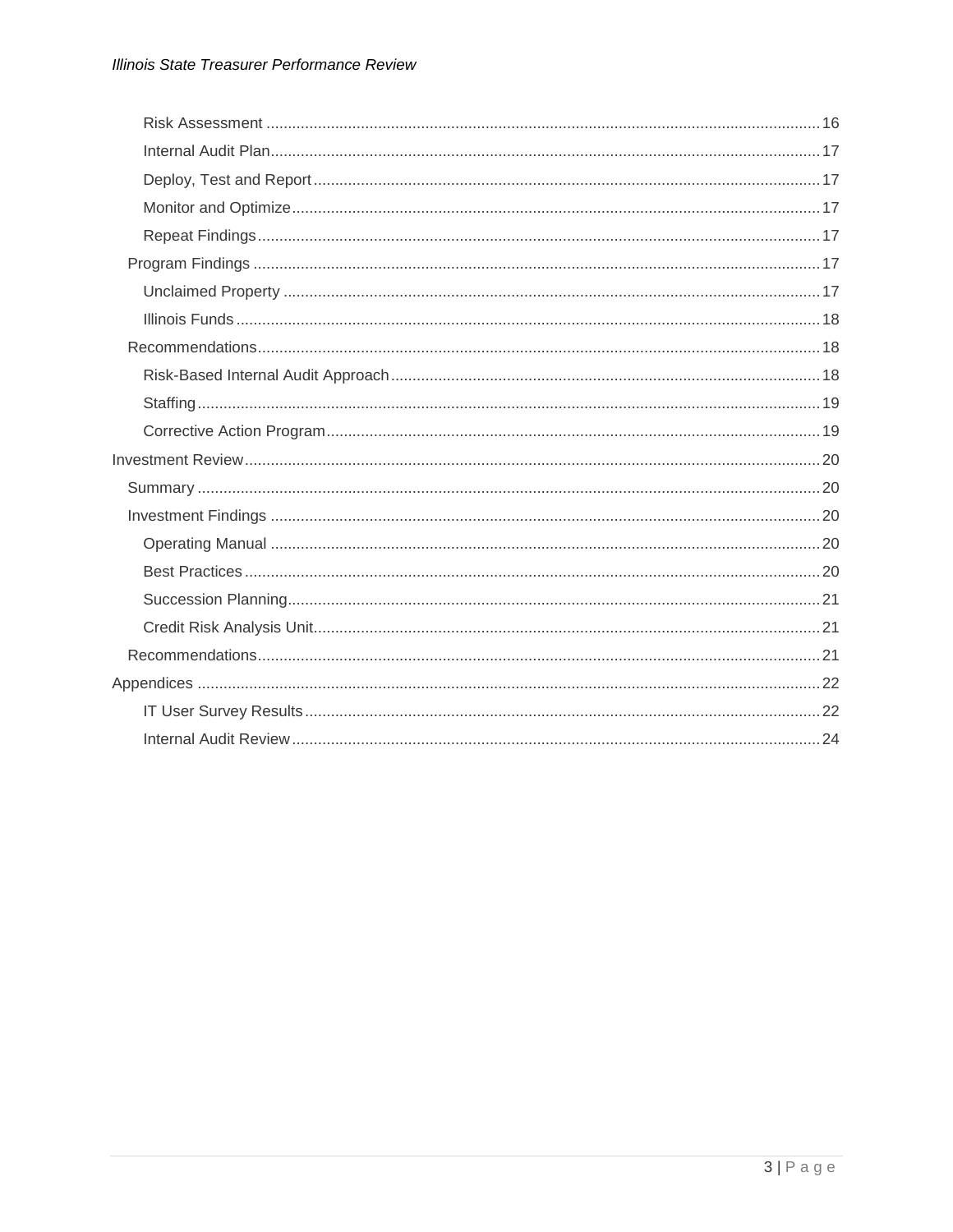## <span id="page-3-0"></span>**Management Summary**

## <span id="page-3-1"></span>**PROJECT SCOPE AND OBJECTIVES**

The State Treasurer engaged Plante Moran in a performance review of various Office functions. The intent is that this report be used by the State Treasurer to prioritize areas in which he may focus organizational efforts for potential improvement. To achieve this objective, the Plante Moran team engaged staff of the State Treasurer and other key stakeholders and researched policies and structures of other comparable treasury operations in other states. Our primary method involved interviews and document research as well as utilization of questionnaires and staff surveys to assist with data gathering and analysis.

The scope of the engagement included a focus on four aspects of the Office:

- Organizational review
- Technology review
- Internal controls review
- Investment review

The focus was strictly on operations of the Office and not on policy – we did not examine or advise the State Treasurer on whether a program should exist but we did examine the extent to which a program meets its stated goal and identify risks associated with the program. In addition, we did not review the State's financial situation or cash position, which is well-documented.

## <span id="page-3-2"></span>**PROJECT APPROACH**

The Plante Moran team of consultants received and reviewed several key documents. Key documents reviewed included:

- Draft organizational structure and position list
- Internal audit reports and supporting documents
- Office budget (FY 2015)
- Technology plan
- Department summary information
- Transition Document 2014, prepared by former Treasurer Dan Rutherford

The Plante Moran team also had one-on-one interviews with several managers and supervisors to gain insight into key issues and concerns. The majority of those interviewed were appointees and the majority of interviews occurred on-site at either the Thompson Center in Chicago or the Monroe Building in Springfield. Some individuals interviewed may have changed roles over the course of the engagement. Those interviewed included:

- Jay Rowell, Deputy Treasurer
- Justin Cajindos, Chief of Staff
- Aimee Pine, Deputy Chief of Staff for Human Resources
- Tracy Rutter, Deputy Chief of Staff of Procurement
- Dave Clarkin, Deputy Chief of Staff of Public Affairs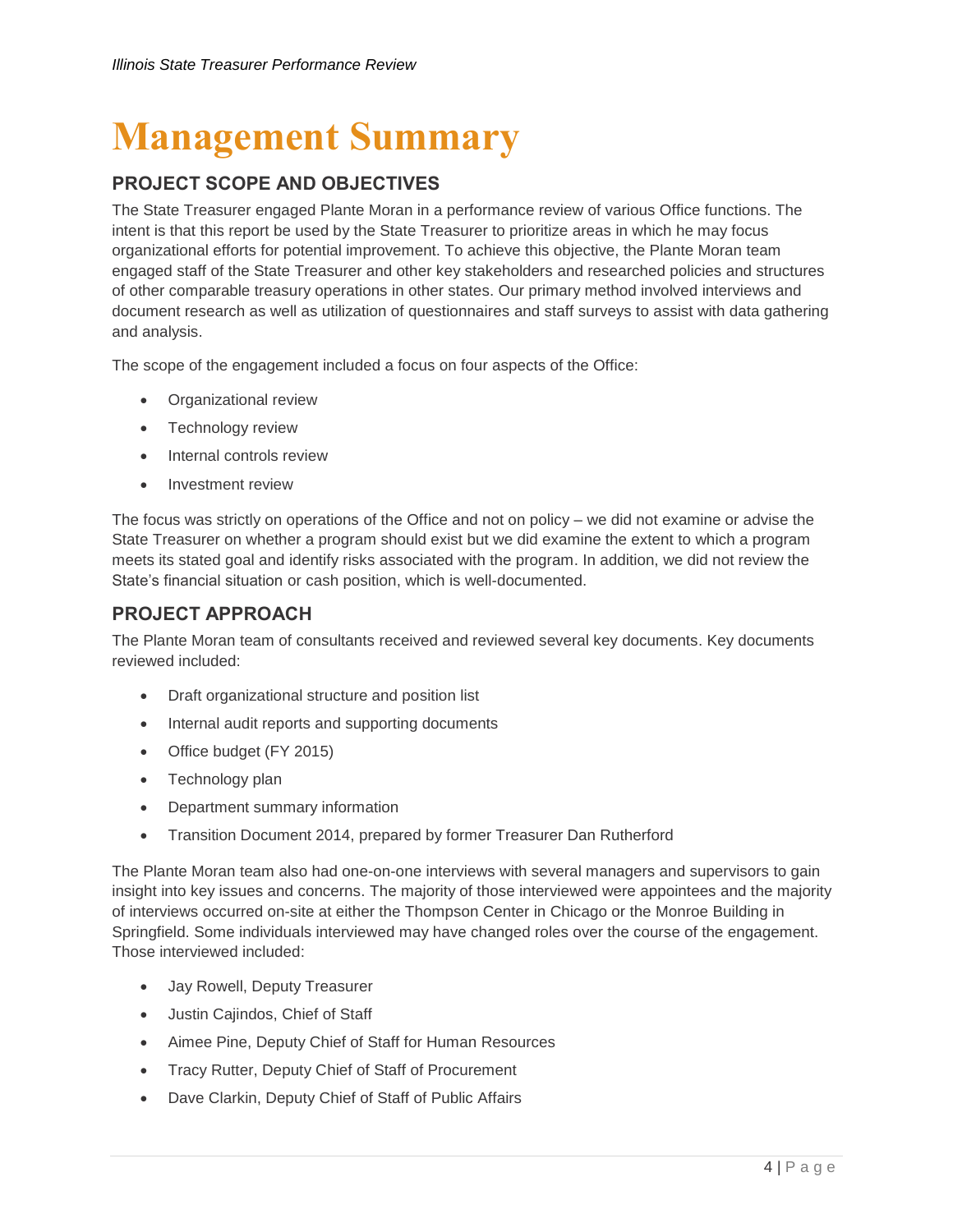- Roxanna Hollenstine, Deputy Chief of Staff of Unclaimed Property and Compliance
- Keith Horton, General Counsel and Ethics Officer
- Zach Koutsky, Senior Advisor to the Treasurer
- Debbie Price, Chief Information Officer
- Rodrigo Garcia, Chief Investment Officer
- Mark Polistina, Director of Investments/ Illinois Funds
- Liz Turner, Director of State Portfolio/ Banking
- Julian Federle, Chief Policy and Programs Officer
- Randall Welsh, Director of College Savings
- Chasse Rehwinkel, Director of Policy
- Barb Ringler, Chief Internal Audit
- Additional technology and internal audit employees

After information was gathered and organizational documents reviewed, issues and opportunities were shared with the State Treasurer and appointed leadership in a visioning session on March 26<sup>th</sup>.

#### <span id="page-4-0"></span>**CONCLUSIONS**

In general, State Treasurer functions appear to meet the expectations that are defined in program material and statutory mandates. Internal audit reports had identified some exceptions to this that had not been sufficiently resolved in previous years. We recommend resolution of previously identified internal audit findings. In addition, our review uncovered some additional items that were not included in an internal audit report. Samples of internal audit and additional issues include:

- College savings scholarship program has several inadequacies including lack of rules outlining eligibility, no formal policy to guide how the State Treasurer communicates with recipients, and no clear guidelines outlining how the Treasurer should manage the scholarship accounts.
- Unclaimed property internal audit findings related to non-compliance with statutory requirements and administrative codes were reported in four separate instances in reports dating as far back as 2005.
- Inventory of unclaimed property safe deposit boxes were an average of 118 days beyond the 180 day target established internally.
- Video from security cameras is insufficient due to location of cameras. Sections of the unclaimed property vault are not within range of security cameras, leaving some inventory out of sight. Security cameras should be replaced and located to adequately record all vault inventory.
- Repeat findings related to the paid Internship Program (lack of formal job descriptions, inadequate supervision, questionable program expenses, inaccurate time sheets, excessive expense claims, travel voucher processing errors, etc.) could not be observed, as the program has yet to be activated during the current administration.
- Home-based community affairs employees lack adequate supervision, incur higher travel reimbursement costs than office-based employees, and are not geographically located effectively.

In addition, there are a number of improvement opportunities that the State Treasurer can take that will transform the State Treasurer to a best practice. Recommendations include: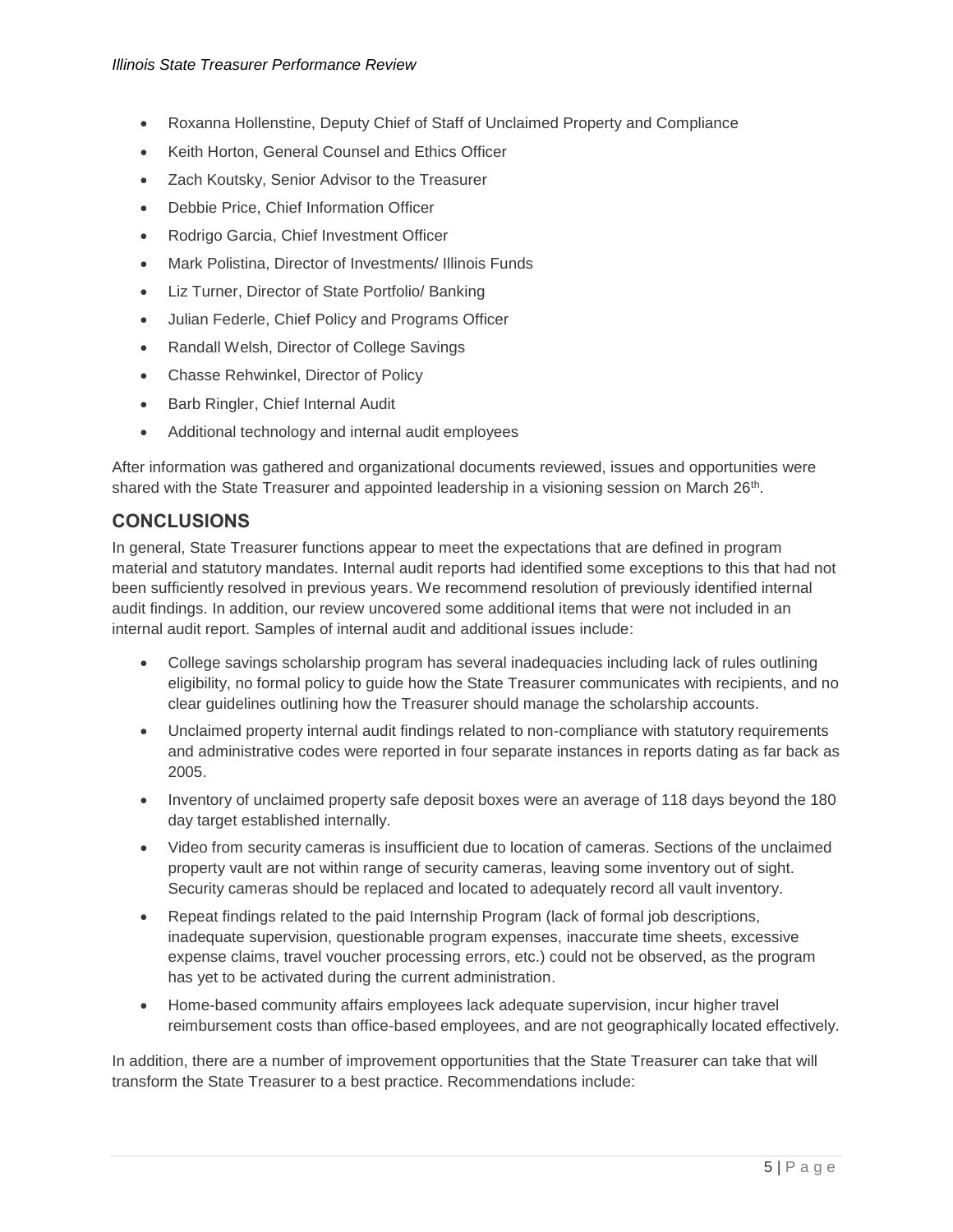- Align organizational structure according to complimentary functions in order to improve productivity through cross-functional planning.
- Institutionalize the importance of measuring work productivity, resources, and quality. Use these metrics to evaluate program effectiveness and efficiency.
- Improve the documentation of policies and procedures so that work expectations can be clearly communicated to employees to help ensure standardization.
- Develop common marketing and communications strategy so that interactions with various constituents become better coordinated.
- Develop overall IT strategic plan and governance structure and integrate technology systems both within State Treasurer and among other state agencies, where appropriate.
- Become actively engaged in the State ERP discussion, as such a system could replace or enhance many data systems that have been developed internally over the years.
- Create mechanisms to ensure resolution of internal audit findings. In addition, transform internal audit philosophy from a traditional approach to a risk-based one to increase the organization's focus on operations that have greater overall risk.
- Additional recommendations are identified throughout this report.

It has been a pleasure for Plante Moran to work with the State Treasurer and his staff in this engagement. We wish the Treasurer and his staff well as they continue to serve the public in their important functions.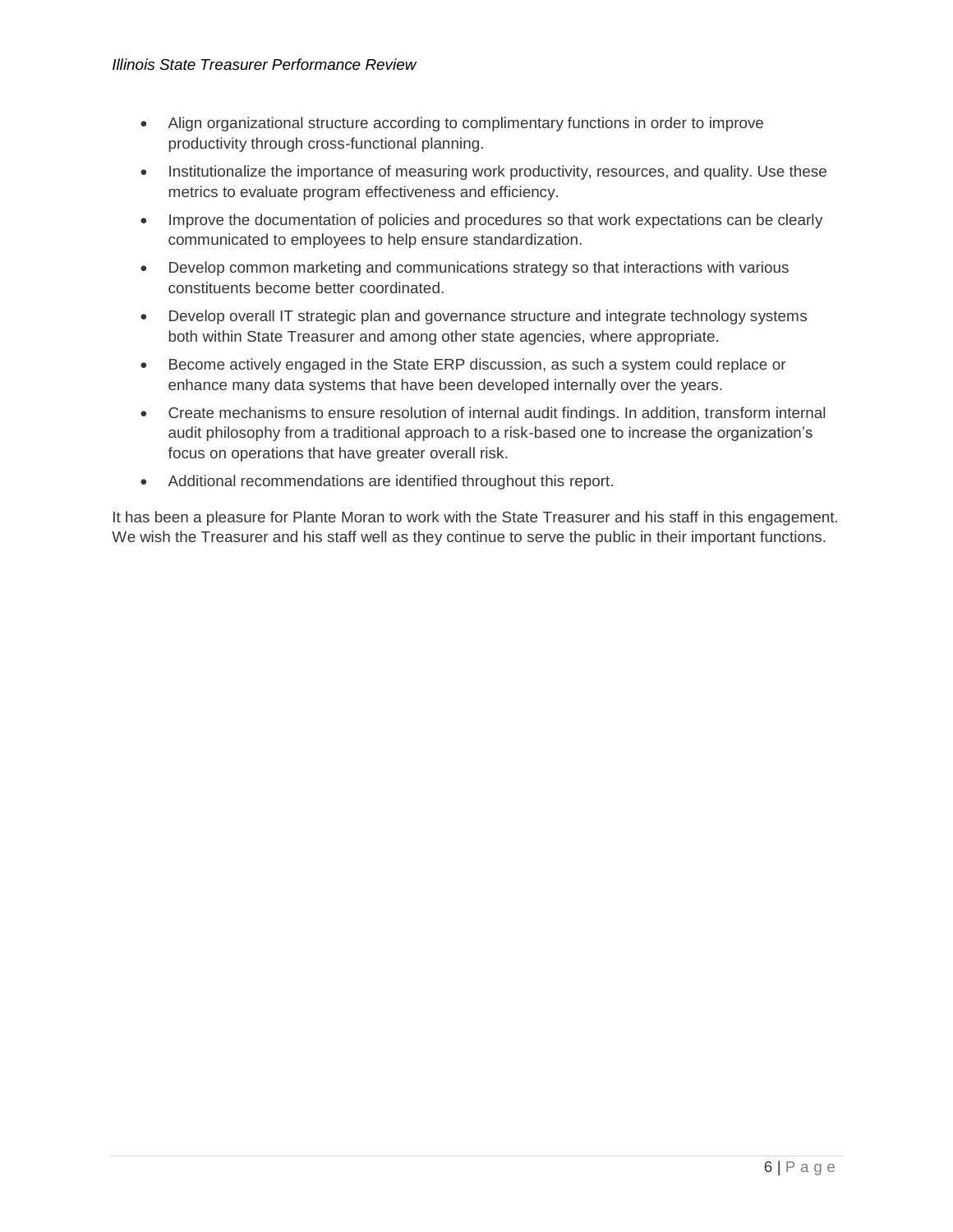## <span id="page-6-0"></span>**Organizational Assessment**

One of the issues that the State Treasurer requested evaluation is the organizational structure and roles/ responsibilities of employees. This was to identify potential opportunities for improvement. Plante Moran consultants interviewed department leadership and other key staff to determine employee responsibilities, key constituency and customer base for program delivery, services costs, and workload measures. In addition, Treasury offices in other states were examined to identify whether staffing levels are comparable.

## <span id="page-6-1"></span>**SUMMARY**

The Office of the State Treasurer is an elected office in Illinois and is responsible for a number of constitutional duties, statutory duties, and some discretionary services. Some responsibilities are uncommon among comparable offices in other states.

The Office of the State Treasurer has 170 employees. The majority of employees are full time although some are contractual employees. The Treasurer has just four employees who report directly him including the Deputy Treasurer, the Senior Advisor to the Treasurer, an Executive Assistant, and the Chief Internal Auditor. All remaining employees report either directly or indirectly to the Deputy Treasurer through five major divisions:

- **Chief of Staff**, including several internal service operations (human resources, procurement, etc.) as well as the unclaimed property program;
- **General Counsel**, responsible for all legal issues for the Office;
- **Technology**, as described in detail in another section of this report;
- **Investments**, including banking and portfolio management; this division also includes internal service operations such as budget, accounting, and warrants;
- **Policy and Programs**, which includes the majority of program management as well as all policy analysis and legislative development;
- Additional employees reporting to the Deputy Treasurer include communication and special events.

The State Treasurer has multiple locations – the majority of employees are in the Monroe building in Springfield, the Myers building in Springfield, or the Thompson Center in Chicago. The State Treasurer also has an office at the State Capitol. A handful of additional employees work from a home office.

## <span id="page-6-2"></span>**ORGANIZATIONAL FINDINGS**

## <span id="page-6-3"></span>**Misalignment of Services**

Work units are not currently structured in a manner that allows for similar functions to complement one another. During our interviews, staff shared frustrations related to event planning, community outreach, and external communications. In one example, employees met at a community event, unaware that both had targeted the same audience.

As we examined the organizational structure, we identified that five different director-level positions are responsible for one or more facets of community outreach/ external communication. From a constituent perspective, this can lead to a confusing interaction with the State Treasurer, as each program has different contact information, different material branding, and different standards for responsiveness.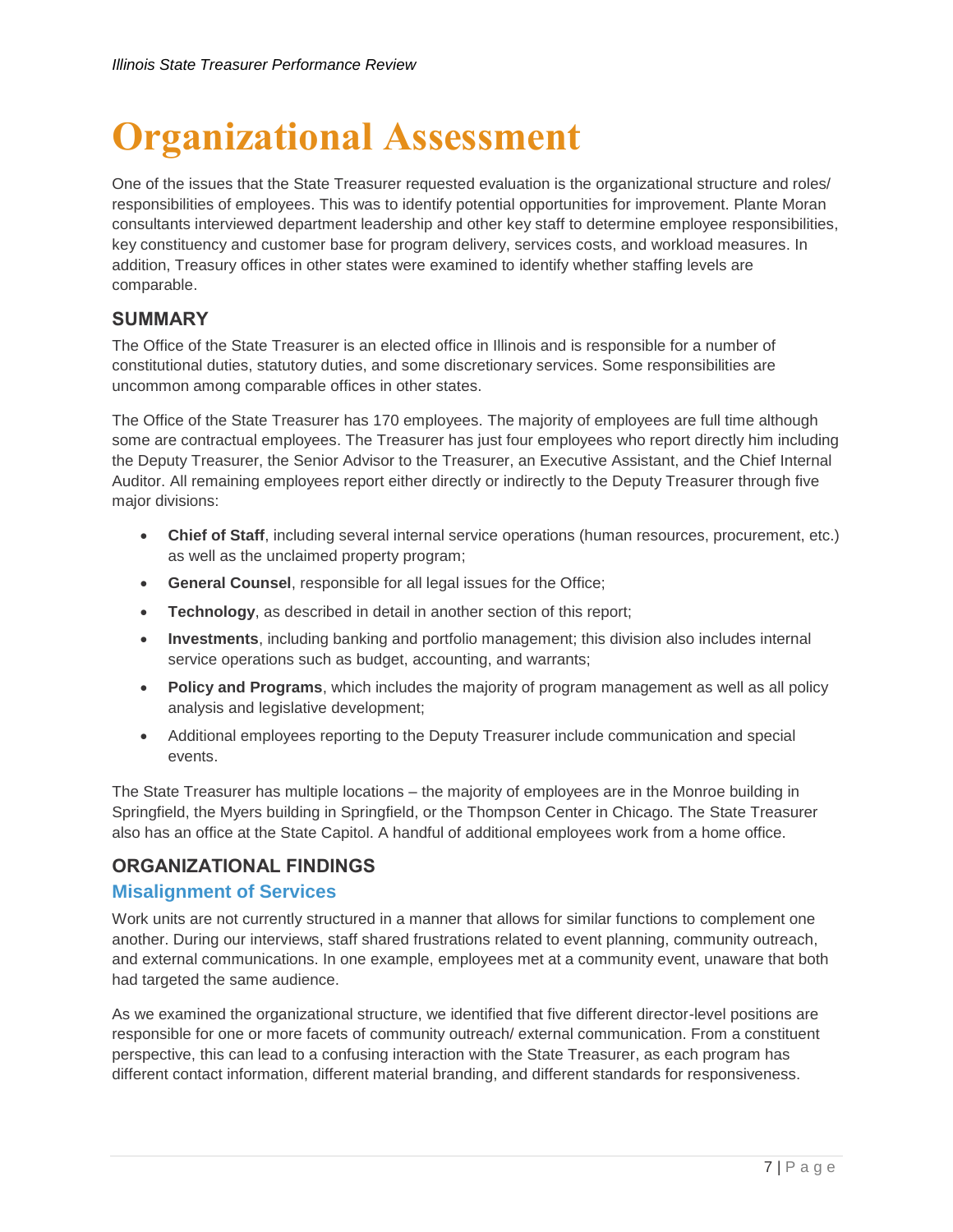There are two additional areas of concern related to organizational design. First is internal services. Under the current arrangement, human resources and procurement report to the Chief of Staff, while budget and accounting report to the Chief Investment Officer and technology is managed independently. Under an ideal arrangement, these functions would be jointly managed and subject to a common strategic planning framework. Second is program management. Currently, all programs report to the Chief Policy and Programs Officer with one exception: unclaimed property. An alternate design would have all programs managed and evaluated together.

Exhibit 1 on the following page depicts the State Treasurer's organizational functions within the current organizational design.

#### <span id="page-7-0"></span>**Data Availability**

Throughout our engagement, staff shared ideas about improving operations. Plante Moran requested data to support the ideas that were shared but in most cases, appropriate data was not available. Measuring operational effectiveness, efficiency and service costs have not been a priority for the State Treasurer. Without this important information, it is difficult to differentiate success from failure.

#### <span id="page-7-1"></span>**Staff Skills**

In general, Plante Moran found staff to be competent, knowledgeable, and professional. However, staff also conveyed that their training opportunities have been limited. While not an issue today, we note that staff capabilities may be negatively impacted in the future if moderate investments are not made in skill maintenance.

#### <span id="page-7-2"></span>**Documentation is Limited**

Staff policies and procedures were not readily available for review. Steps have already been taken by the Human Resources Director and the Chief Investment Officer to address this shortcoming. Their work product was not reviewed by Plante Moran as it was not completed at the time of this report.

## <span id="page-7-3"></span>**Comparative Analysis**

Plante Moran reviewed documentation published by the National Association of State Treasurers to identify whether programs or staffing levels for the programs in Illinois are comparable to other states. It is important to note that there is significant variance in responsibilities among states. For example, many state treasurers are responsible for tax management.

The findings from this analysis are limited. Staffing levels are in general comparable to other state treasury operations. Areas in which the State Treasurer may wish to consider increasing resources are cash management (currently one FTE) and investment (currently four FTE), as Illinois appears to have fewer employees dedicated to these functions than other states.

#### <span id="page-7-4"></span>**Remote Employees**

Three community affairs employees work out of their homes. This arrangement was made under the previous administration as a replacement for community affairs employees who worked out of regional offices. These home-based employees lack adequate supervision, incur higher travel reimbursement costs than office employees, and are not geographically located effectively. Reportedly, community affairs employees have previously worked out of regional offices in state office buildings and local government office buildings in a rent free arrangement. The home-based arrangement results in an increase in travel expenses.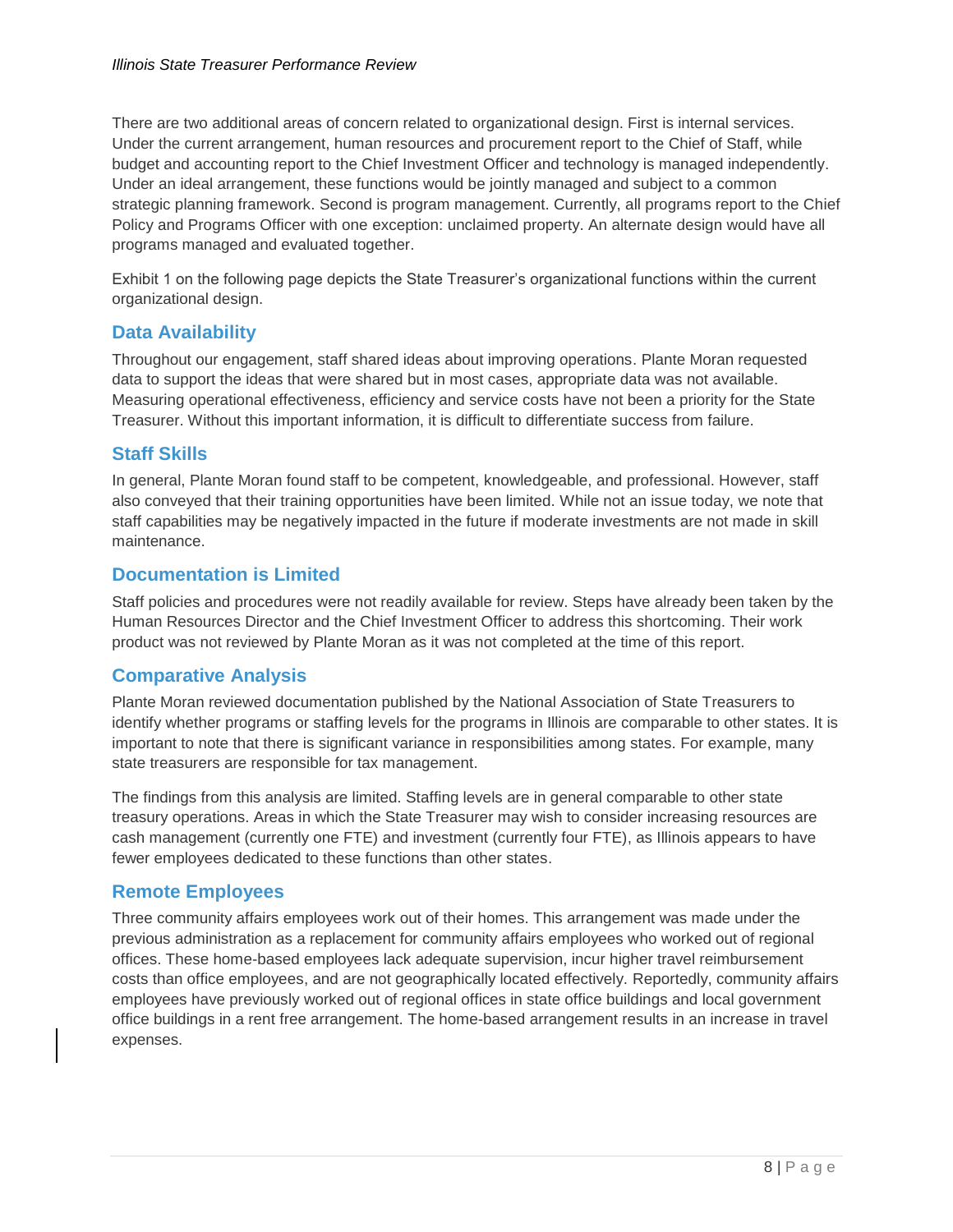## **Exhibit 1: State Treasurer Organization by Functions**

<span id="page-8-0"></span>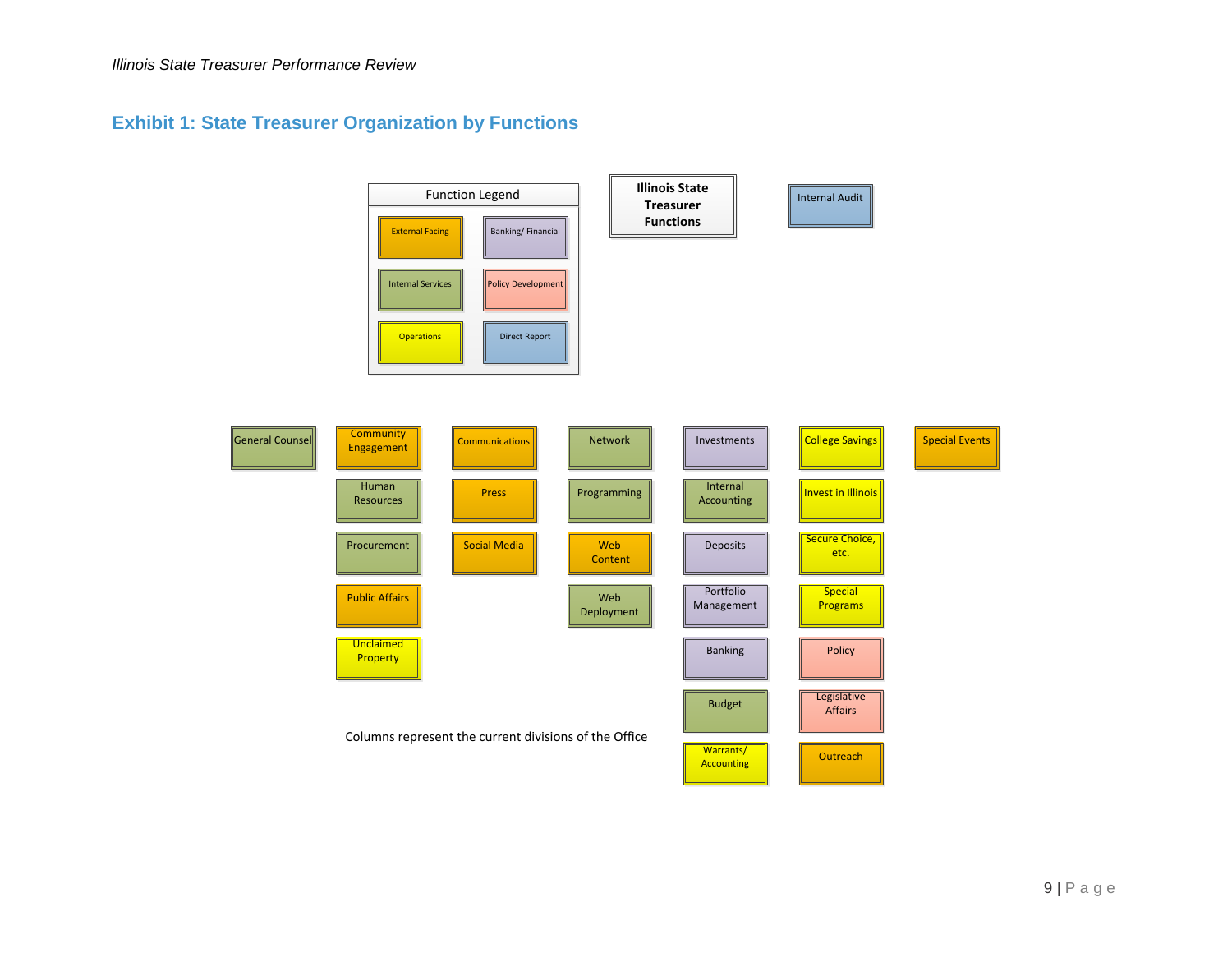## <span id="page-9-0"></span>**RECOMMENDATIONS**

#### <span id="page-9-1"></span>**Measure What Matters**

We recommend a thorough examination of all programs – both internal services and external services. However, doing so requires significant foundational work including a focus from leadership on accountability and a focus on the importance of measures in making business decisions.

We envision a standard "business plan" for each program. Examples from other governments can be found on-line, as the importance of instituting performance measures in government has been a priority of the Government Finance Officers Association and other national organizations for many years. We recommend a simple tool to begin – one that requires managers to focus only on the essentials for managing programs. Key elements would include:

- **Mandate/ Mission**. Why does this program exist? What constituency is being served? Is the program tied to a State mandate?
- **Resources**. How much is the service costing the Treasurer both in terms of human resources and financial resources?
- **Productivity**. What is being produced as a result of this program's activity?
- **Quality**. How do we measure the success of this program? Are participants satisfied with the service? Are we achieving the change that was envisioned?

Once these key questions are answered for each program, we recommend the State Treasurer track measures annually and use that information to determine any modifications that are necessary within the organization. Evaluation of programs should occur prior to budget process so that resources can be directed to areas in which they will add the most value. Evaluating services annually will ensure wise investment of State resources.

## <span id="page-9-2"></span>**Reorganize Reporting Structure**

The State Treasurer should consider altering reporting structures so that similar services are jointly managed. Specifically, we recommend:

- Consolidate all externally facing functions into one division. This division's purpose would be to simplify the experience that constituents have with the State Treasurer. It would include community engagement, outreach, events, communications, social media, and web content. Initially, this division would be responsible for implementing a consolidated marketing and communication strategy (see below).
- Manage all internal services jointly. This would help ensure alignment between budget, procurement, human resources, technology, and accounting. In addition, this division would be responsible for supporting the rest of the organization's efforts to create and monitor business plans, as recommended above.
- Move Unclaimed Property to be managed under the same structure as other programs.

#### <span id="page-9-3"></span>**Marketing and Communication Strategy**

The current state of marketing and public engagement is disjointed. In essence, a separate strategy is developed for each program as a need arises. The result is that materials do not share a similar style to brand the Office or convey priorities for the Office. As an example, individuals who contribute to a Bright Start account are not encouraged to search the iCash program for unclaimed property.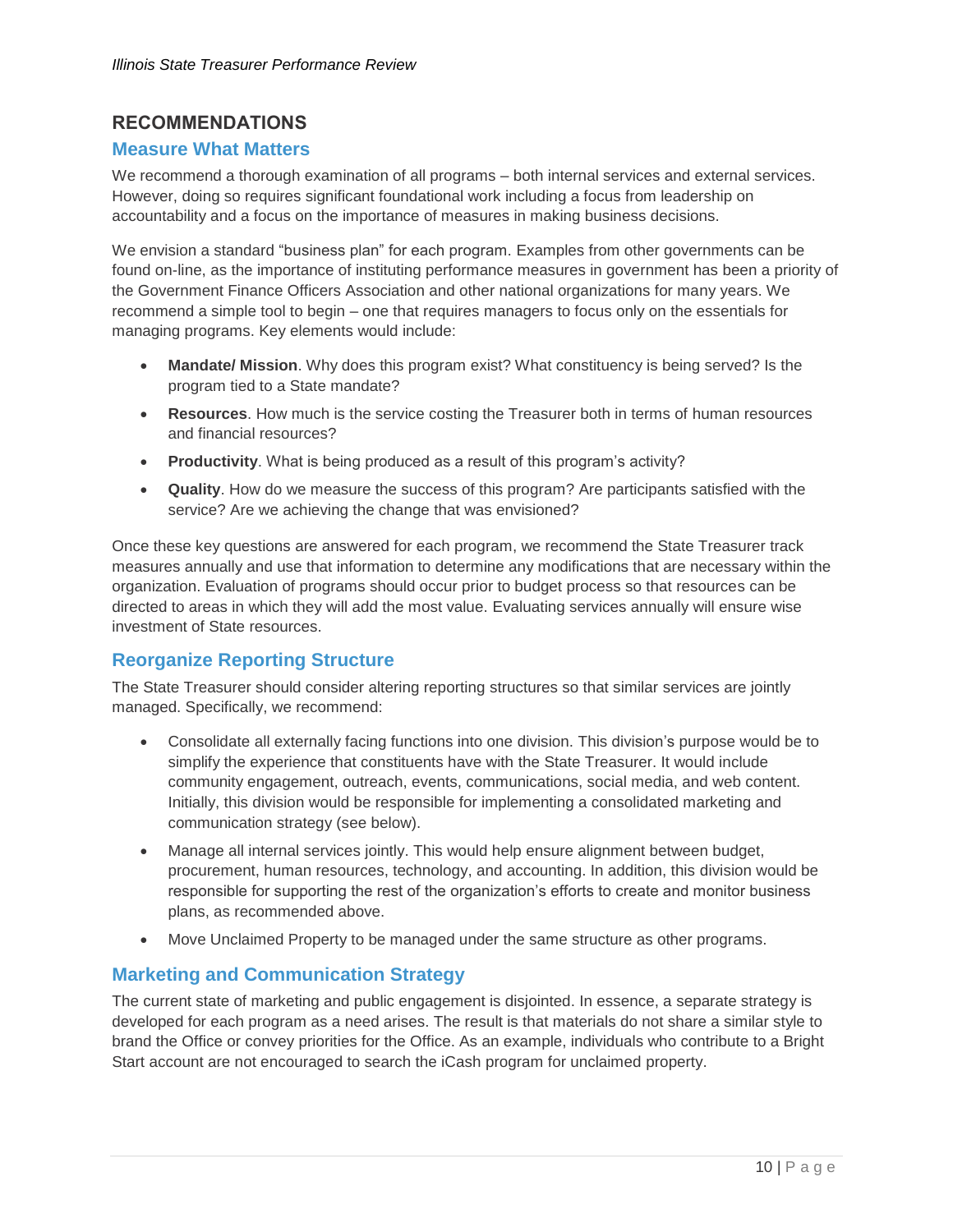We recommend that the Treasurer examine the marketing and branding strategies for all programs with a goal of having a unified strategy that encompasses outreach, community engagement, special events, and program information. This would include all brochures, pamphlets, web content, social media, etc.

Each of the at-home employees perform community engagement. Currently, the standards, expectations and work requirements for these employees is different than others. We see no compelling reason or any documented benefits to sustain this this arrangement. We recommend transferring the positions to one of the office locations to better support the marketing and communication strategy.

#### <span id="page-10-0"></span>**Improve Organization Fundamentals**

A best practice operation has standards in place that enable consistency, predictability, and reliable information. We recognize significant steps that have been taken already to document policies and procedures. We observed that the Treasurer has engaged employees in various meetings and has increased communication to employees, including an employee bill of rights. We encourage the continuation and enhancement of these fundamentals.

#### <span id="page-10-1"></span>**Program Evaluation**

The charitable trust grant program is one in which the State Treasurer can authorize grants to not-forprofit organizations. From our review, we find few controls in place that guide allocations to appropriate applicants. The standards for qualifying are poorly defined and the application process was unclear as were the reporting requirements. The enabling legislation prescribes the membership of the Charitable Trust Stabilization Committee and requires that it meet quarterly. This committee had not met during the course of our engagement.

Similarly, the State Treasurer has a college savings scholarship program (Bright Start Scholarship) that has insufficiently documented recipient requirements, insufficient controls, and no discernible governance structure to ensure that program requirements are being met. It is unclear what criteria were used in the selection of past recipients and how the selection process was managed. Of particular concern is that staff have been unable to identify any documentation related to the internal administration of the program. Despite awarding hundreds of thousands of dollars in scholarships since 2004, there remains no formal policy on how the State Treasurer must communicate with scholarship beneficiaries and there are no clear guidelines outlining how the accounts should be managed. Like the charitable trust grant program, the reporting requirements were also suspect, and it appears that some scholarships have even gone unclaimed for a period of several years. This program has been in gradual decline since 2006. Due to the number of issues identified during our brief review, we recommend that the State Treasurer put a moratorium on awarding any scholarships until a comprehensive review takes place and a governance structure is implemented.

Both programs were inactive during our review and did not have any allocations during the State Treasurer's tenure. The State Treasurer should consider eliminating both of these programs, as they are discretionary, and have significant risk due to the lack of controls – there appears to be little to prevent funds from being misappropriated. However, both can have significant public benefit if the controls are developed and enforced. If the Treasurer plans to retain these programs, we recommend that appropriate controls and oversight should be developed, approved, and published to ensure the transparency of the programs. As an alternative to developing these standards in house, the State Treasurer might consider partnering with a community foundation, United Way, or similar not-for-profit that administers similar programs. The Charitable Trust Stabilization Act allows for third party administration.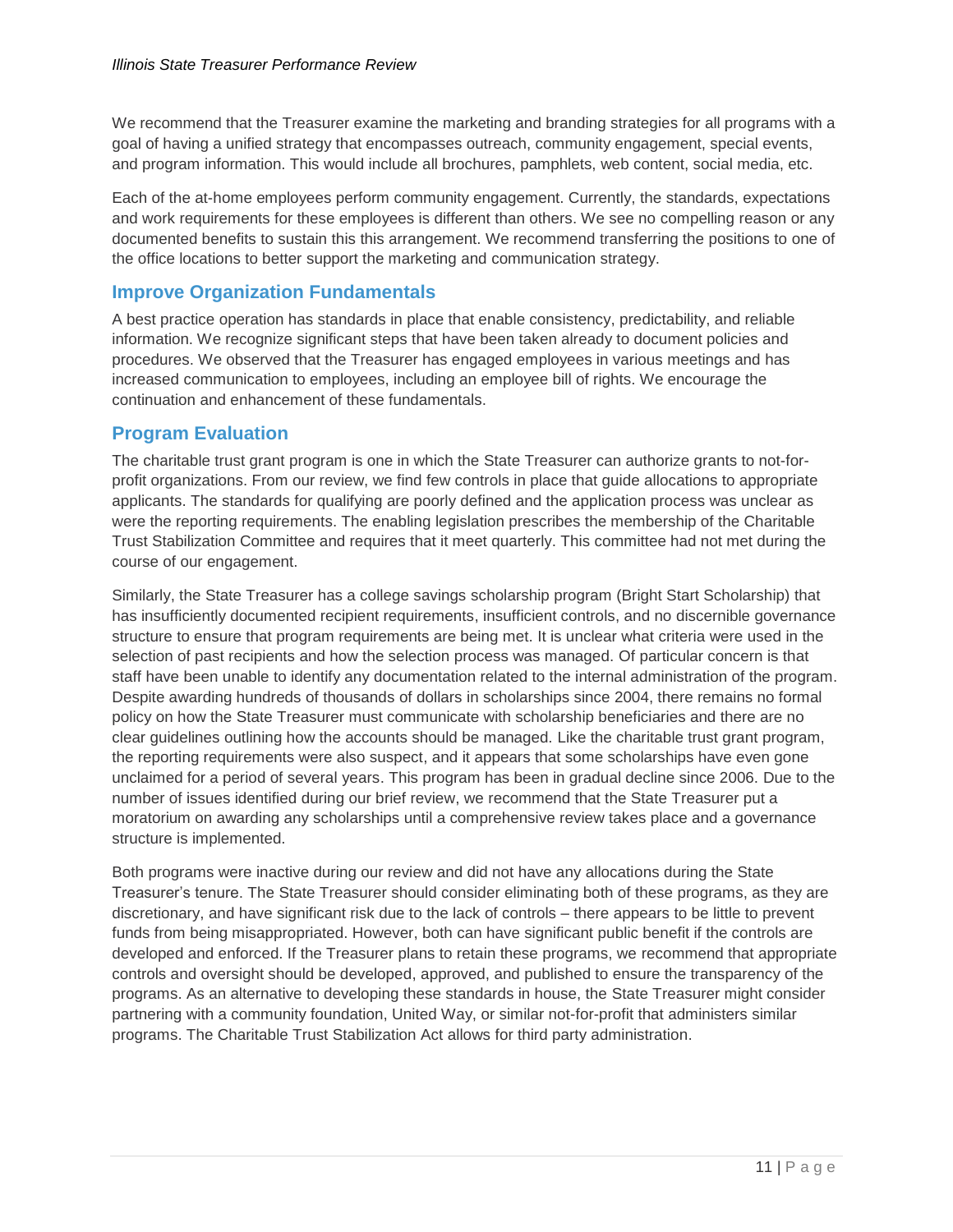## <span id="page-11-0"></span>**Technology Assessment**

Plante Moran reviewed existing documentation to gain a comprehensive understanding of the State Treasurer's current technology environment. Examples included technology inventory, contracts, support agreements, license agreements, and the current technology plan that was adopted in 2003. We also conducted an online survey to identify satisfaction with services provided by IT and satisfaction with technologies in use within the State Treasurer's Office. The survey which was made available to all staff included questions in the following topic areas:

- Communication
- Service and Support
- General Technology
- Training

The survey results identified gaps between current and desired levels of service as well as gaps where current technology is not meeting the needs of a particular program. Concurrently, with the survey, Plante Moran performed the State Treasurer IT staff interviews to review their areas of support and other organizational, administrative and technology support components.

#### <span id="page-11-1"></span>**SUMMARY**

The current State Treasurer IT management and staff are well respected throughout the organization. This has allowed the team to complete the current IT initiative of updating existing systems platforms to the latest technology. While this update was important to the ongoing operations of the existing systems, many of the systems are dated and are not integrated in a way that supports the State Treasurer's business objectives.

The current systems are serviceable, but will become outdated and may be considered a liability within 3- 5 years. These systems are continuing to need enhancements to stay in alignment with the organizational priorities and are not taking advantage of industry best practices.

The IT team is strong although the systems are aging. The State Treasurer should look to get a better return on investment in technology by:

- Taking advantage of market best practices and systems,
- Integrating/ replacing core systems and processes to maximize the use of data,
- Aligning the IT department to gain greater internal efficiencies, and
- Improving the constituent facing technology.

Plante Moran suggests the following approach for improving the current systems and processes:

- Create an IT Strategic Plan that will integrate / replace the current key systems,
- Ensure that a "Holistic Approach" is taken when completing the IT Plan, and
- Look to the market for best practices and systems where possible (e.g. "Buy" vs. "Build" whenever possible).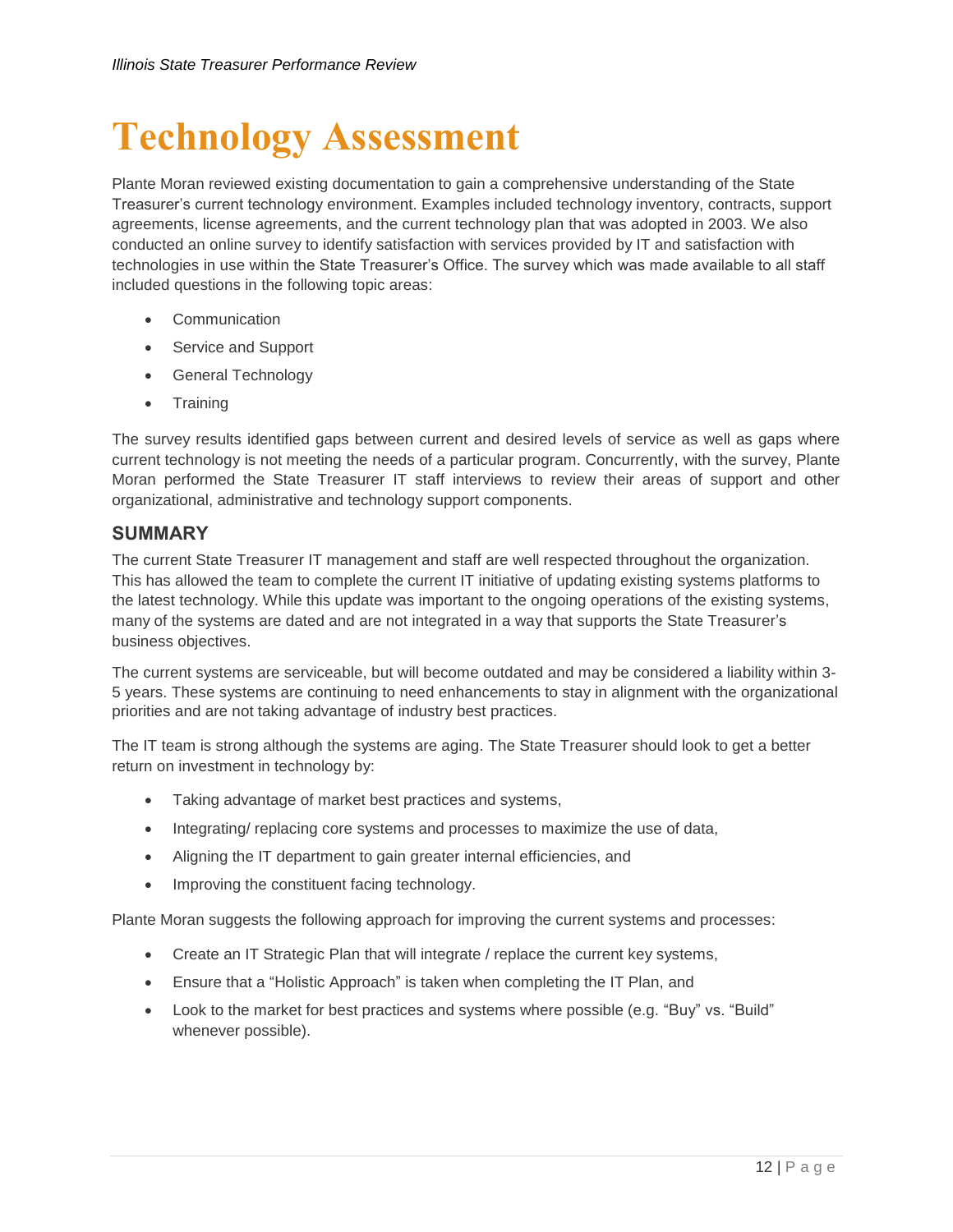## <span id="page-12-0"></span>**TECHNOLOGY FINDINGS**

#### <span id="page-12-1"></span>**Staff Satisfaction**

The IT staff are supplying the support needed to operate and maintain the current systems. The team in place has been able to meet the existing needs but are limited in the amount of improvement they can offer the business owners. The team attempts to support users where there is a critical need but these priorities are not clearly understood or communicated. Basically, the IT team is reacting to requests, instead of working from a clear plan based upon priorities.

The staff supporting these systems understand how the systems operate and have experience with the systems, as they have developed and improved them over the years. The staff expertise is largely limited to specific systems and there is little knowledge transfer or system documentation to ensure appropriate knowledge redundancies are in place. Employees also lack exposure to and knowledge of new technologies available in the market place.

#### <span id="page-12-2"></span>**Technology Planning**

The IT team is very close to completing the 2003 system improvement plan. This plan included updating the technology platform that the systems are operating on, as well as finishing the disaster recovery plan. This plan did not look to update any user or business functionality that may be desired to improve the day-to-day operations. It is recommended that this effort be completed to allow for ongoing maintenance of these systems, but a new IT Strategic Plan be put in place quickly to look at how to replace/ integrate these systems.

#### <span id="page-12-3"></span>**Build First Approach**

The current approach to IT is an expensive one. The systems in place today were created 15-20 years ago through internal staff design and development. These systems were built based on the business processes that existed at the time, were designed and developed individually, and enhanced over time as resources were available. This has created systems that operate in silos, do not share data, and are not allowing the business to become more efficient through the use of technology. The market place has matured and offers systems that perform business functions using industry and technology best practices at a lower cost.

## <span id="page-12-4"></span>**Limited Coordination with Other State Agencies**

Currently, the Office of the State Treasurer operates systems to perform business functions that are identical across other state departments. For example, the processing of financial, procurement, budgeting, human resources and payroll functions are typically combined in one enterprise system. These enterprise systems in some cases are owned and operated internally or are shared across State government. With the State looking to purchase and install an Enterprise Resource Planning (ERP) system, there is an opportunity for the State Treasurer to replace the existing systems that support these business functions and gain efficiencies for minimal investment. The current status of the State ERP project is unclear but the benefits of coordination with the State are great enough that the State Treasurer is encouraged to monitor this status closely.

#### <span id="page-12-5"></span>**RECOMMENDATIONS**

#### <span id="page-12-6"></span>**IT Strategic Planning**

State Treasurer would benefit from creating a strategic plan for the future of systems to include integration, technology improvements, and system replacement strategies. An IT plan will also assist in re-aligning IT resources to support and operate, as well as implement and manage new projects, portfolio management processes and position itself for operational efficiencies, succession planning and knowledge transfer. We suggest the following be established for creating the IT Strategic Plan.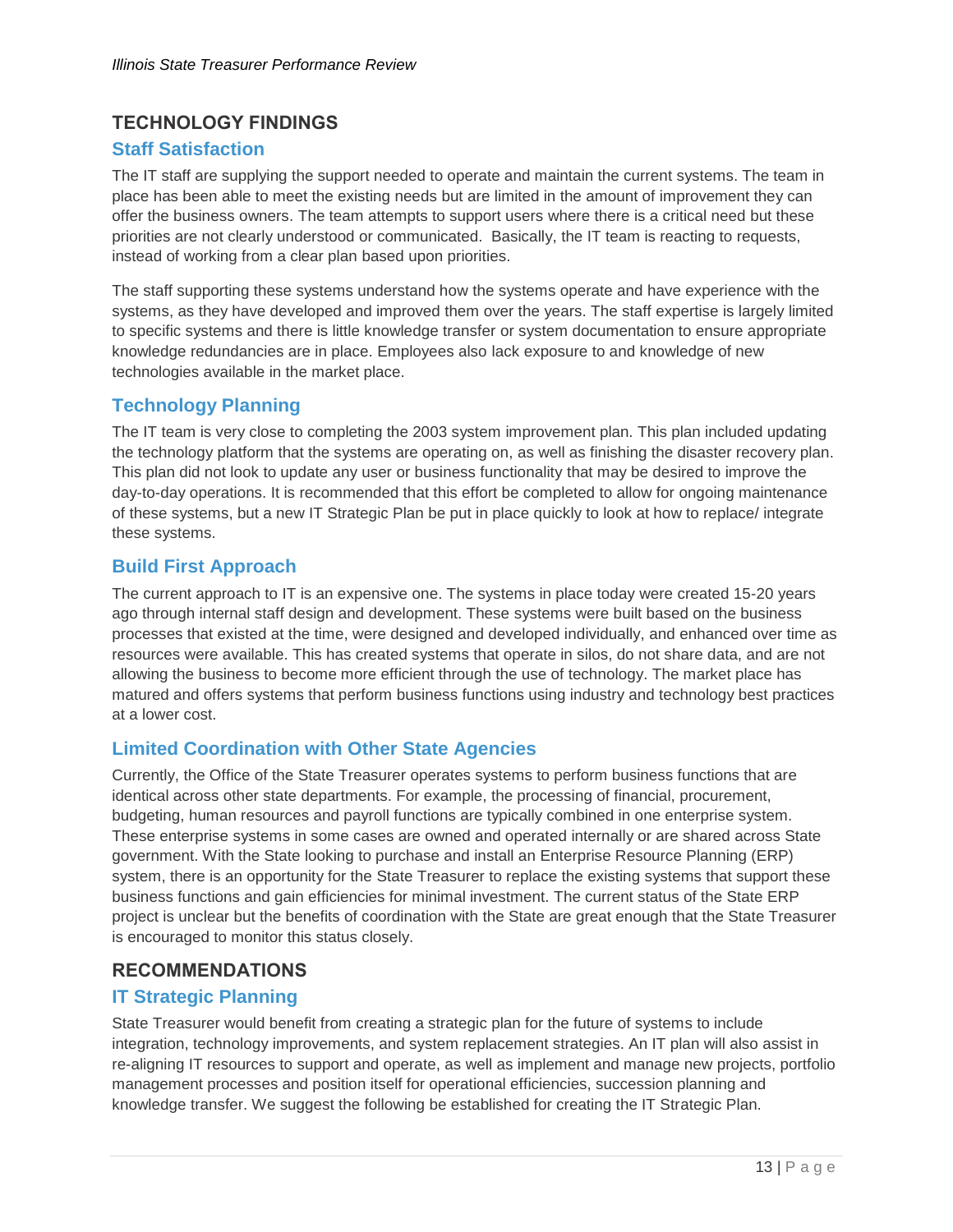**Create an IT Governance Structure.** We recommend establishing a formalized IT governance structure that will be responsible for the creation and oversight of a long-term strategic plan. For many organizations like the State Treasurer, the management team serves as this committee by allocating a portion of its weekly meeting agenda to technology topics. Topics would include:

- IT policy
- IT spending priorities
- IT standards
- Project status monitoring
- Project evaluation, including return on investment

The benefits that can be gained through the governance structure will include:

- Information technology policies to allow for full implementation and integration of systems and data
- Information technology standards and protocols to encourage efficiency
- Enhanced technology decision making and greater clarity for IT staff
- A prioritization and decision making process that includes all stakeholders

**Establish a Project Management Office (PMO).** The State Treasurer IT has many projects and should institute and standardize project management techniques by establishing a PMO. The size of the office is a function of the number and complexity of projects and could range from one or more positions to being a part of the IT Director's job description. The PMO would assist by ensuring projects are aligned and appropriately prioritized relative to organizational objectives. It will also ensure standards of performance relative to project management and project portfolio management (PPM). We highly recommend a formal and structured approach to project management. This includes:

- Establish a formal project management office (PMO)
- Staff the PMO with experienced project managers and project coordinators
- Incorporate project portfolio management tools
- Formalize the project request process

Currently, there is limited formal project portfolio management methodology to manage the IT department's workload. This is a key best practice to an efficient and effective information technology organization. The benefits will extend to every future project and ensure the utmost efficient allocation of resources.

**Create the IT Strategic Plan.** A plan would include integration, technology improvements, and system replacement strategies. An IT plan will also assist in re-aligning IT resources to support and operate, as well as implement and manage new projects, portfolio management processes and position itself for operational efficiencies, succession planning and knowledge transfer. It would also incorporate new technologies such as social media coordination.

The State Treasurer has made a significant investment in its technology and major systems. The organization's tendency has been to custom develop applications and functionality without fully analyzing the true cost of the project. The IT Department should consider the following and incorporate them into IT strategic plan: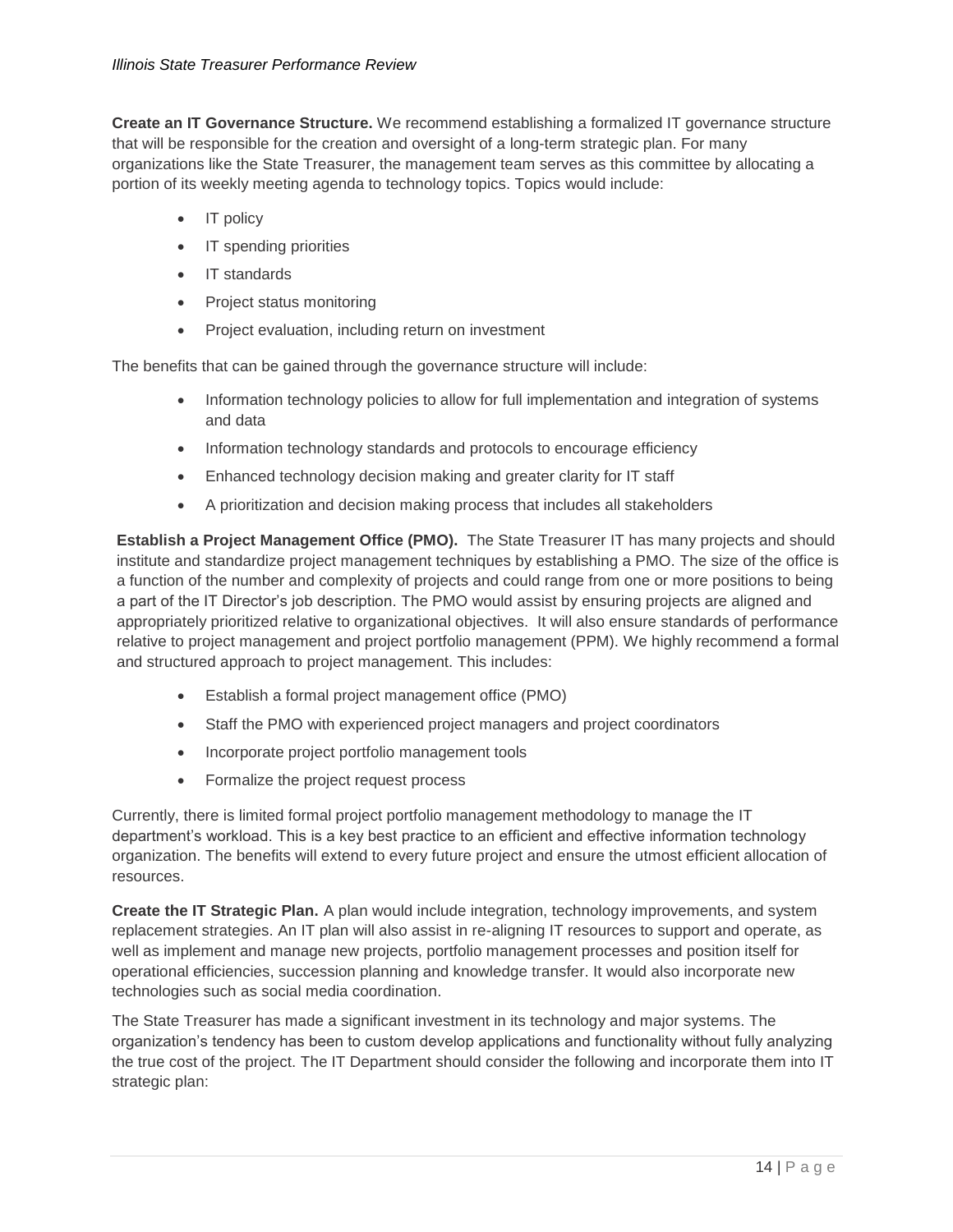- Review all existing and new technologies from a perspective of ROI and "build versus buy" with a strong emphasis placed on "buying" before "building."
- Analyze the costs of services that IT performs to identify whether costs can be contained by strategically sourcing specific services. The scope of review should minimally include applications, infrastructure, and customer support functions.
- IT should conduct formal needs assessments, where possible, when exploring the replacement of major applications (e.g., administrative systems) and technology items. The needs assessments should include documentation of the business case for the purchase as well as the cost-benefit analysis.
- Disaster recovery planning should be one component of the IT strategic plan.

Once the plan is developed and approved by the management team, projects would be managed by the PMO. The management team would receive regular progress reports as a standard agenda item at their regular meetings. In addition, we recommend that the management team dedicate significant time each year to review the plan and reprioritize projects to ensure the plan always reflects current needs.

#### <span id="page-14-0"></span>**State ERP**

We recommend that the State Treasurer become actively engaged in the State ERP project. While this is a project that would be sponsored by the Governor and/ or Comptroller, we believe that significant dividends can be realized by the State Treasurer as well as other State departments and elected offices, as it could potentially replace several of the State Treasurer's data systems. Being aware of the selection process will assist the State Treasurer in technology strategic planning and active participation will help ensure that the needs of the State Treasurer will be met in the selected system.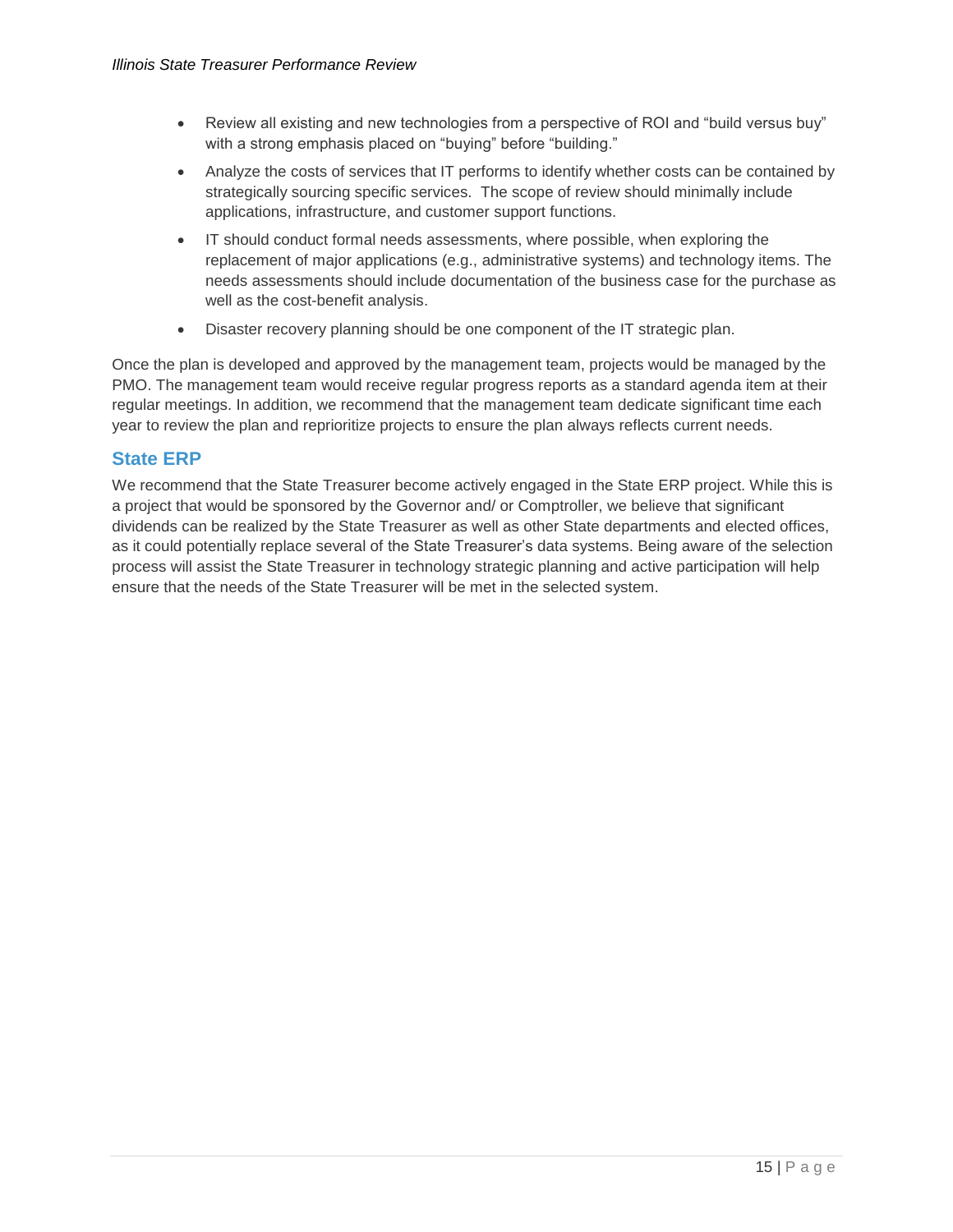## <span id="page-15-0"></span>**Internal Audit**

Plante Moran performed a review of the Internal Audit operations. Our approach was to review five major steps of an audit and compare various components of those five steps with best practices from both public and private sector organizations. Those five aspects included:

- Internal Audit Infrastructure
- Risk Assessment
- Internal Audit Plan
- Deploy, Test and Report
- Monitor and Optimize

We reviewed many internal audit reports for content. In addition, we reviewed two programs (Illinois Funds and Unclaimed Property) in greater depth at the request of the Treasurer.

#### <span id="page-15-1"></span>**SUMMARY**

Internal audit includes a team of three individuals, one of whom is the Chief Internal Auditor. Each team member has a deep finance/ accounting background and several years of audit experience. Internal Audit prepares a risk assessment of the operating processes within the State Treasurer's Office on an annual basis. The results of the Risk Assessment are used to drive the Internal Audit plan, coverage and timing. Internal audit provides leadership with audit reports covering the detail findings and a year-end summary. Many internal audits are directed by statute.

Over the course of our engagement, the Chief Internal Auditor left the Office of State Treasurer to work for another state agency.

## <span id="page-15-2"></span>**INTERNAL AUDIT FINDINGS**

Our overall findings were positive. There are no major deficiencies in the internal audit program and the staff are competent. Our point of comparison are audit standards outlined by the Institute of Internal Auditors (IIA) International Professional Practices Framework (IPPF), industry programs commonly used at other organizations, and best practice procedures which go beyond standards set forth in the IIA IPPF.

#### <span id="page-15-3"></span>**Infrastructure**

One of the strengths of the internal audit program is its infrastructure. Internal audit has written policies and procedures which are followed. The department utilizes clear communication protocols to the constituents being audited and to leadership. Internal audit has transparency in their audit plan and follows the internal audit timeline to meet reporting deadlines. We believe the internal audit department is operating effectively within their current policy.

#### <span id="page-15-4"></span>**Risk Assessment**

The risk assessment prepared by internal audit is comprehensive and takes into account quantitative and qualitative factors in assessment of the operations areas. The risk assessment prepares a numeric calculation to rank the operating areas which drives the nature, extent and timing of the audits performed. We believe the risk assessment utilized by the internal audit department is satisfactory based on the current internal audit policy.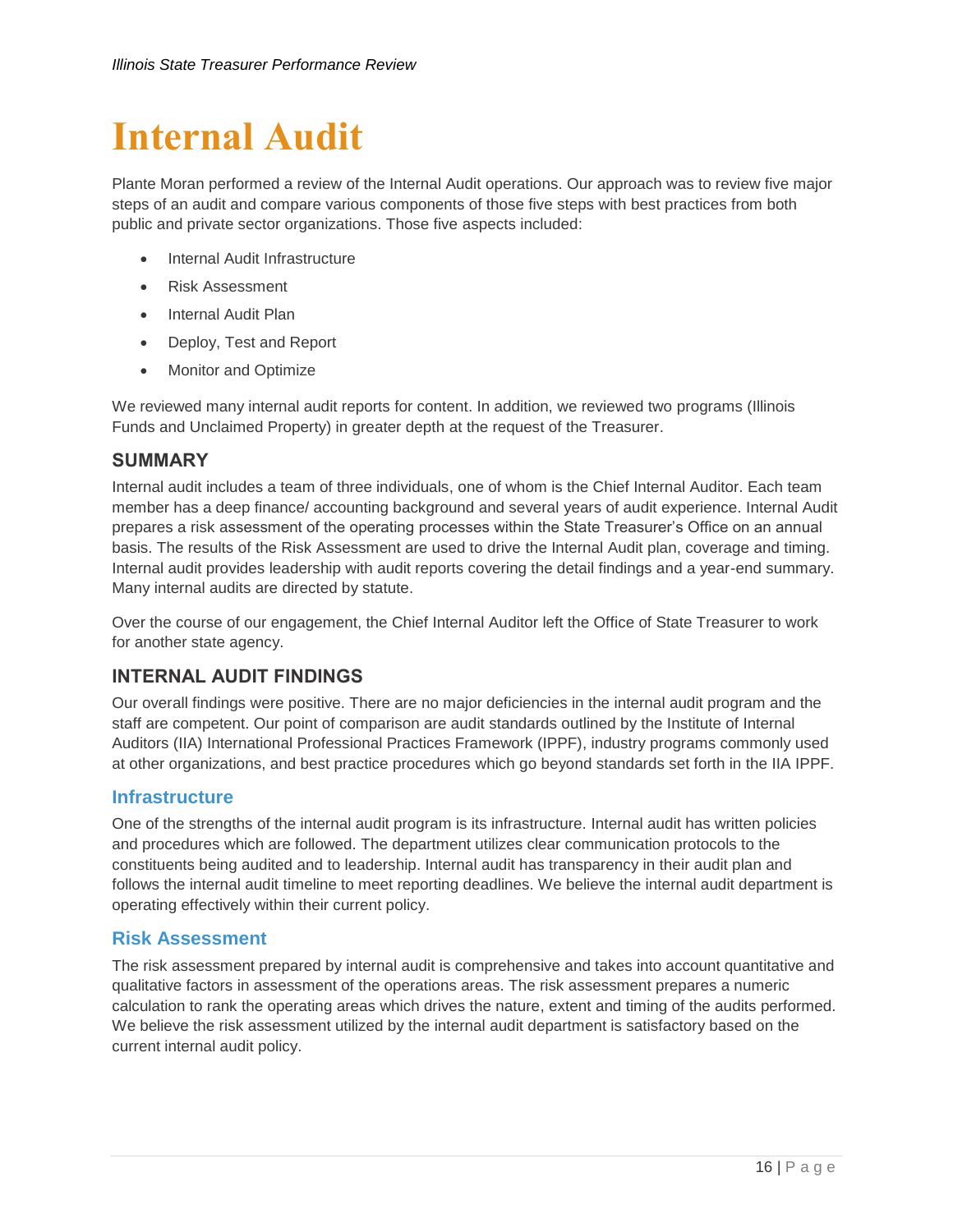## <span id="page-16-0"></span>**Internal Audit Plan**

The risk assessment drives the frequency of the areas being audited and establishes hours by auditable entity and risk level within the internal audit plan. The plan takes into account necessary timing restraints, requirements and efficiencies by fiscal quarter and factors in availability, alignment and audit integration with other audit areas (information technology, regulatory deadlines, etc.). The internal audit plan is presented and approved by leadership prior to the start of the year.

#### <span id="page-16-1"></span>**Deploy, Test and Report**

Internal audit develops and executes their audits based on the approved audit plan. The policy requires that pre-audit notifications be sent to the auditees in advance of the kickoff of the audit fieldwork. The Internal Audit staff and the chief internal auditor plan the audits to achieve the objectives set out in the audit plan. Internal Audit staff execute the audit programs, prepare work papers and collect the evidence supporting the testing performed. The chief internal auditor reviews all work papers and reports for accuracy and completeness. Draft audit reports are shared with their auditee departments who are permitted to provide management responses to address the audit findings with leadership.

## <span id="page-16-2"></span>**Monitor and Optimize**

A key component of the internal audit function is to provide timely reports to management with actionable recommendations to strengthen the control environment and improve operating efficiencies. Effective internal audit departments then track the findings and management's effort to remediate the deficiencies. Currently, there is room to improve the development of the tracking and remediation process within the internal audit department.

#### <span id="page-16-3"></span>**Repeat Findings**

Our review of Internal Audit reports found numerous audit findings that were repeat findings from prior year audit reports that had never been effectively remediated. We discovered the same findings in each report on multiple occasions. This is indication of lack of follow-through from management on remediation plans and an overall lack of accountability to resolve internal audit deficiencies. The value-add for any internal audit department is not in reporting that a deficiency exists but in management taking necessary action to correct the deficiency.

## <span id="page-16-4"></span>**PROGRAM FINDINGS**

As noted above, the internal audit team reviews several programs each year. Two of these were selected by the State Treasurer for deeper analysis by Plante Moran.

#### <span id="page-16-5"></span>**Unclaimed Property**

The State Treasurer is mandated to manage unclaimed property for the state. This process begins with financial institutions reporting to the State Treasurer any unclaimed property recovered at the financial institution. These reports are entered in to the Unclaimed Property System (UPS 2000) and the property is scheduled to be delivered to the Unclaimed Property department at the state capitol in Springfield, Illinois. All cash and securities (stocks, bonds, etc.) are forwarded directly to the investment safekeeping locations. Any miscellaneous property from safe deposit boxes, trusts, estates, etc. typically sits at the financial institution for a five year period and is then forwarded to the Unclaimed Property department. The items are inventoried, appraised, tagged and placed in the vault waiting for the owners or beneficiaries to claim the property. After an additional five year period, the items are sent to auction to convert the items into cash value. The cash value of the beneficiary's property is then held in perpetuity in the Unclaimed Property division records until claimed.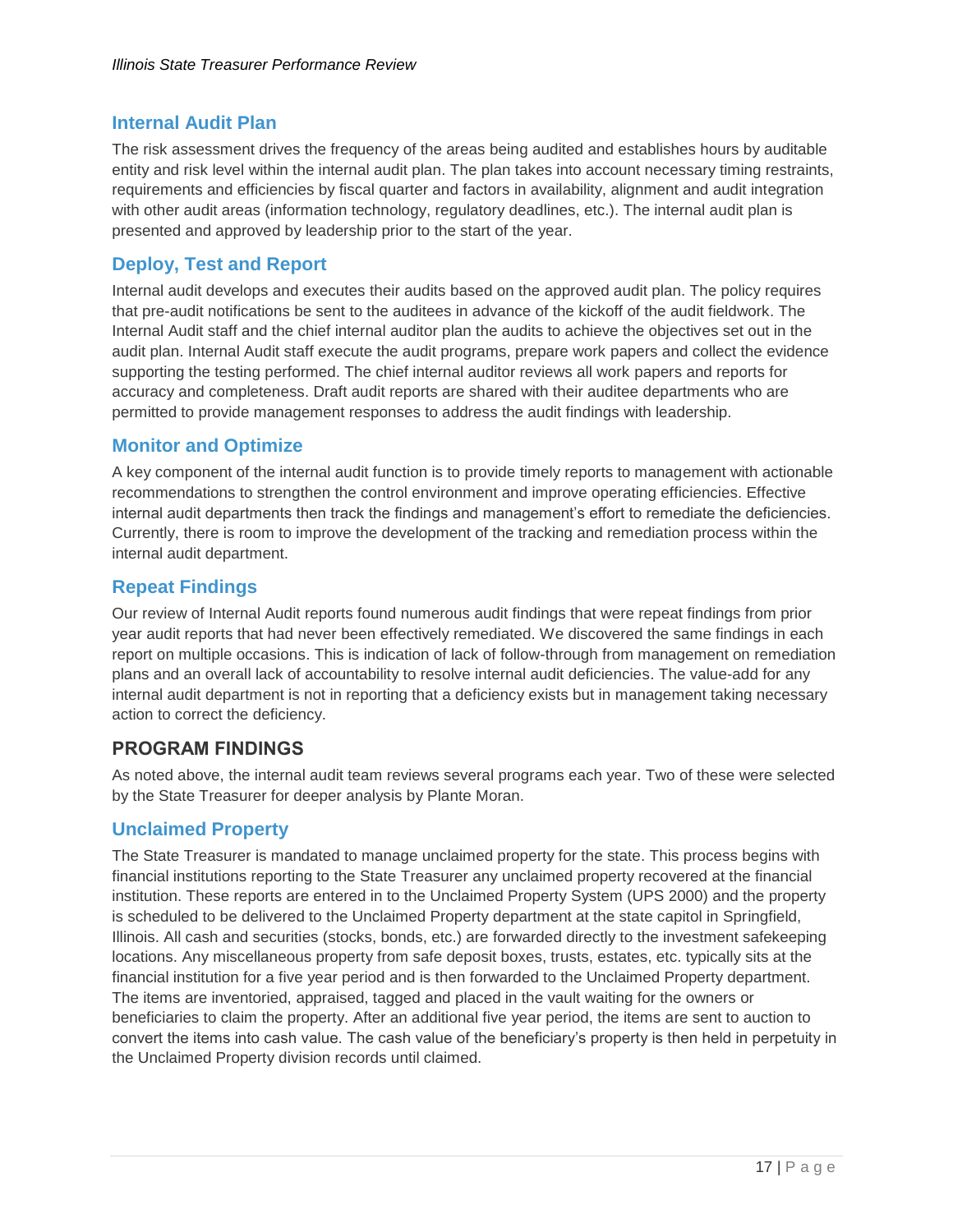The Internal Audit department performed extensive audits of the Unclaimed Property division and the latest report was issued on December 16, 2013. We noted numerous internal audit findings with several that were repeat findings from previous years. A sample of findings included:

- Inadequate inventory controls the lack of which present the opportunity for employee theft of unclaimed property.
- Sections of the vault are not within range of security cameras, leaving inventory in these areas out of sight. Video from security cameras is sometimes unclear. Security cameras should be replaced and new cameras should be installed in more effective locations.
- Lack of timeliness in many areas including recording of property, advertising property for auction, responses to filing extension requests, and sales of securities.

We performed inquiry and observation procedures to walkthrough the Unclaimed Property process to validate the internal audit findings. Management indicated the Unclaimed Property leadership did make a change of personnel which resolved some of the internal audit findings. However, many of the findings from the last audit report had not been resolved as of the date of our fieldwork (March 5, 2015). The State Treasurer's leadership was made aware of this and reported that steps had been taken to resolve these issues.

We noted through inquiry and observation there are significant space constraints in the main vault area within the State Capitol building and it is possible that the program may grow too large for the existing space. We recommend that the Treasurer evaluate the percent of claims that are resolved by year it is held. The results might identify a threshold in which unclaimed property is likely to remain unclaimed and a change in policy might result. Staff shared that a reduction in holding property from five years to two would likely have significant impact on space issues while minimally impacting claims, although there is not currently data to support this hypothesis.

## <span id="page-17-0"></span>**Illinois Funds**

The State Treasurer provides a discretionary service in which municipalities can open an account with the Treasurer in which deposited funds are invested on behalf of the municipality. The funds are received into the State Comptroller's Office and the Treasurer directs the funds into pre-approved investment vehicles to gain interest income for the municipality to achieve a rate of return. This service assists the local municipalities as they do not have to maintain sophisticated investment analysts perpetually on staff.

Internal Audit issued a report on the Illinois Funds dated February 5, 2014. We met with the Illinois Funds leadership to discuss the findings and inquire as to the status of remediation. Management provided there has been turnover in leadership of the Illinois Funds program and the current Chief Investment Officer is re-writing the policies and procedures for each of the funds.

In addition, management provided a listing of *'Statement of Auditing Standards 112'* Risk Assessment and Key Controls Documentation covering internal controls regarding municipality participant eligibility, account setup and closure procedures, and fee verification internal controls. We recommend the Chief Investment Officer review these internal controls for applicability to the new policies and procedures and maintain and expand these key controls in the new policies.

## <span id="page-17-1"></span>**RECOMMENDATIONS**

## <span id="page-17-2"></span>**Risk-Based Internal Audit Approach**

The internal audit department is operating effectively within the current policy and procedures. This traditional internal audit methodology, referred to as a bottom-up approach, focuses on testing multiple transactions and sampling of internal controls for operating effectiveness. There has been a shift across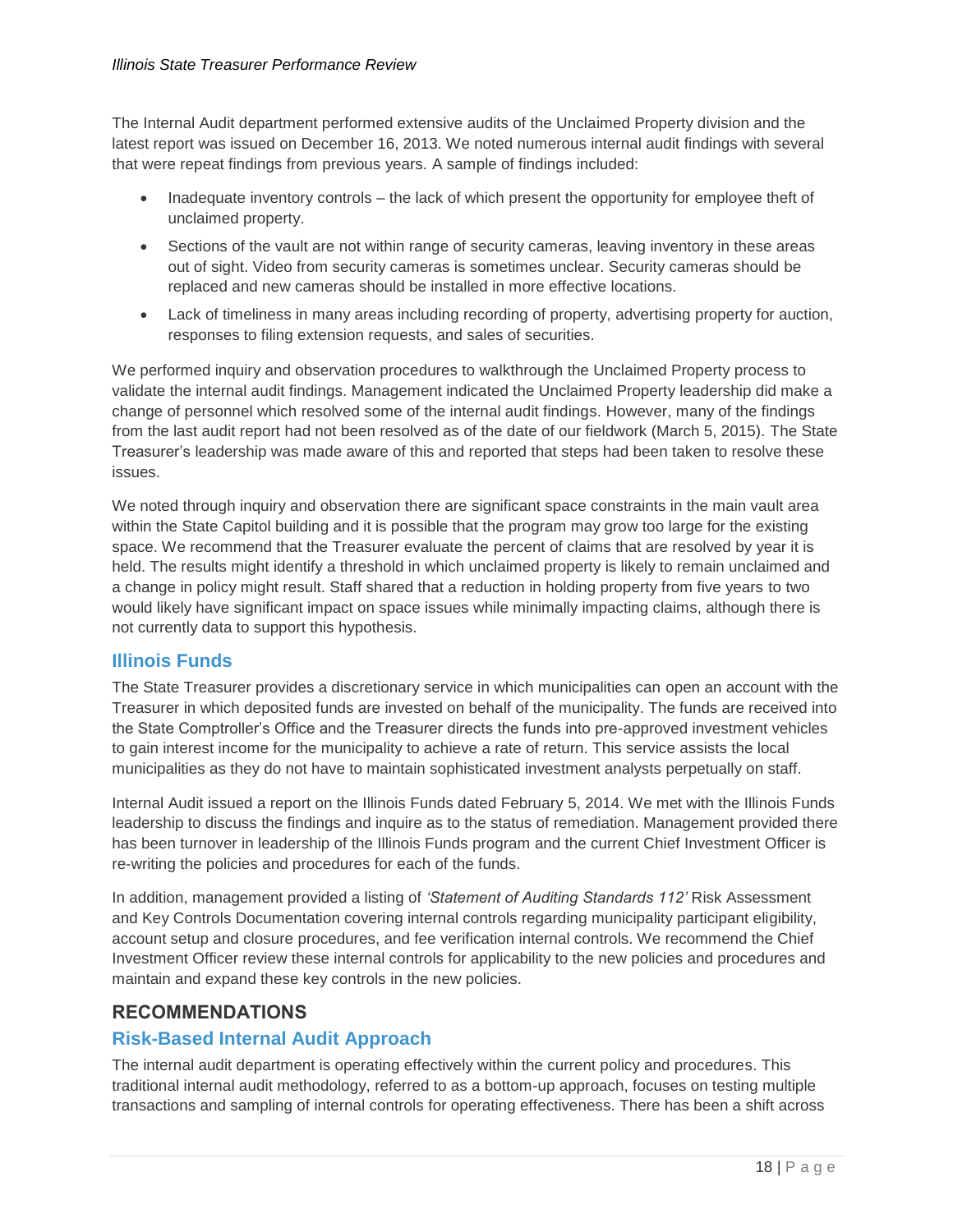the internal audit profession in the past decade from a bottom-up approach to a top-down, risk-based approach. Using the risk assessment as a launching point, the internal audit plan, programs and testing techniques are driven by the amount of risk allocated to each area. High risk areas receive a greater amount of audit hours and frequency, whereas lower risk areas are less frequent and are not subject to as close scrutiny. We believe a risk-based top-down approach will better serve the State Treasurer and his constituents.

#### <span id="page-18-0"></span>**Staffing**

We noted that the Chief Internal Auditor is in process of transferring to another State agency subsequent to our internal audit fieldwork. We believe the three person department that has been in place (chief auditor and two staff) is an effective staffing framework for this department. We encourage leadership to replace the Chief Internal Auditor and maintain the three person department. In recruiting the next Chief Internal Auditor, we recommend identifying candidates who have experience in leading risk-based programs.

#### <span id="page-18-1"></span>**Corrective Action Program**

Although audit reports follow a sound process resulting in sound findings, it was common for audit findings to go unresolved and repeat over several subsequent years' audits. This reveals a lack of action and discipline on the part of the organization. We recommend that a corrective action program be formalized so that internal findings are acted upon and managers are held accountable for inaction. An audit stoplight report can greatly assist in this effort to communicate the findings and status of the corrective action program. We recommend a stoplight report accompany the recap report that is submitted to the State Treasurer each September 30<sup>th</sup>.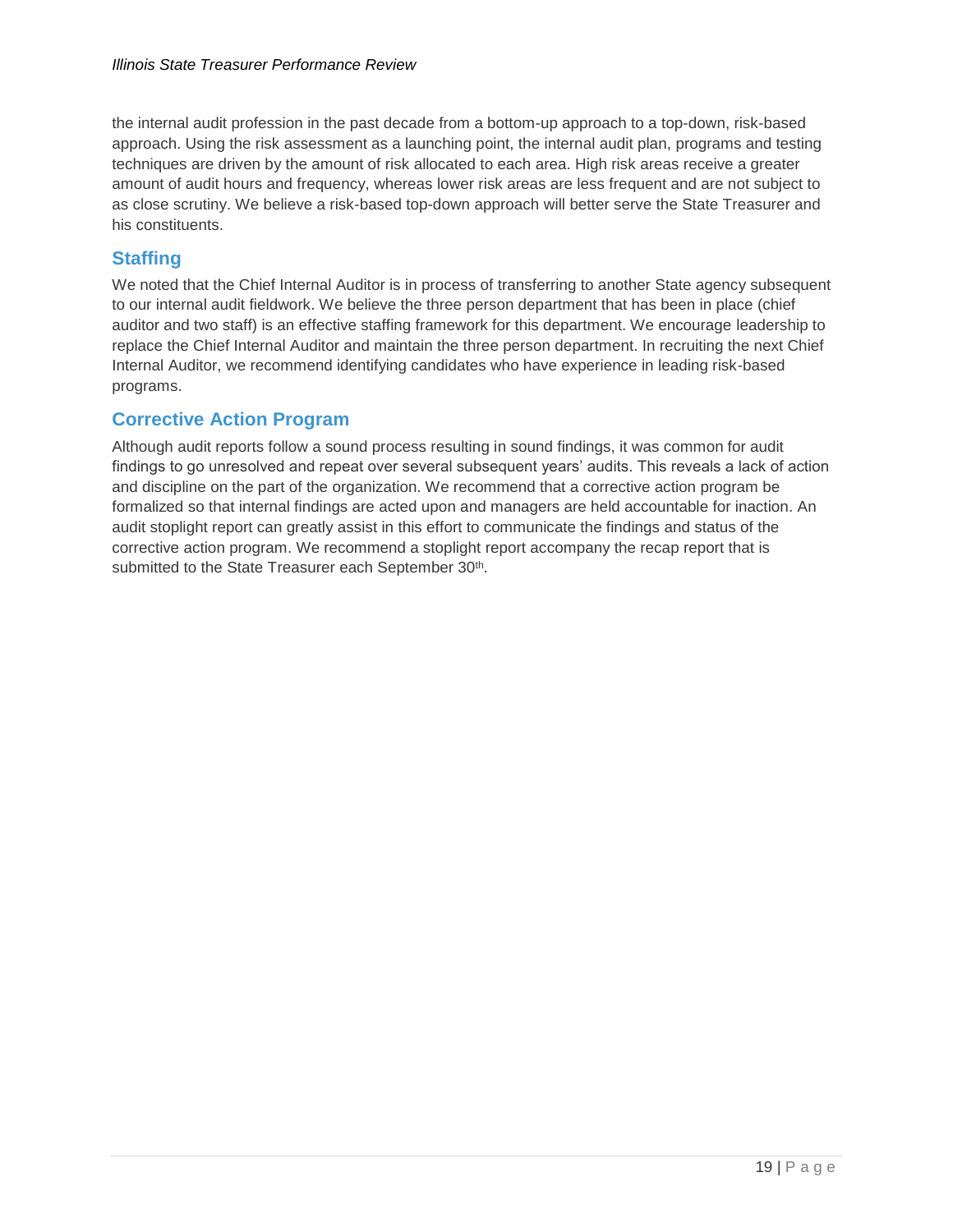## <span id="page-19-0"></span>**Investment Review**

The State Treasurer is required by statute to publish investment policies within ninety days of taking office. Plante Moran's original engagement included a review of these policies in order to recommend refinement. However, the policies were not fully drafted in time for a thorough review to occur. We might assist with this review and further investigate investments with the Treasurer after this report is submitted.

#### <span id="page-19-1"></span>**SUMMARY**

Policies and procedures, operating manuals and succession planning are all in stages of development. The Chief Investment Officer (CIO) has taken a proactive approach to assessing the investment operations of the State. While he has confidence in the seasoned team that he inherited from the previous administration, he seeks to develop guidelines which will govern the investment process in a cogent and coherent manner.

The vast majority of policies governing the investment process are dictated by various statutes, which are not user friendly to State employees. The CIO and his staff are in the process of updating those policies into a more user friendly format that will drive committees and govern sections of the investment office.

The Chief Investment Officer has also begun the process of identifying, adopting and implementing best practices by performing in depth research and by having the department become involved in industry groups and organizations that can provide best practice recommendations and foundations for application of critical governmental practices.

#### <span id="page-19-2"></span>**INVESTMENT FINDINGS**

Based upon our review of draft investment policies, procedural guidelines, internal controls, operating procedures and internal audit programs, it appears that the foundation and framework for development of enhanced policies and procedures are in place. We believe that a coordinated effort between Internal Audit and the Chief Investment Officer would be an optimal way for the department to develop operational policy on a go-forward basis.

## <span id="page-19-3"></span>**Operating Manual**

As of our review, there was no operating manual for the office. The CIO and his staff were in the process of developing updated policies and procedures. The CIO shared that the policies would be published within the mandated guidelines and that further refinement is likely after their publication. Based upon the updates that we have been provided, it appears that the suggested changes are designed to provide additional flexibility in the operations of the department. It should be noted that due to the mandates contained in the statutes and laws governing the states investment process, it is difficult to develop and implement sweeping changes to the investment policy.

The CIO is also in the process of creating standard operating procedures for the department, committees and sub-committees.

#### <span id="page-19-4"></span>**Best Practices**

The Chief Investment Officer has been accumulating best practices from other state treasurer's offices and is in the process of distilling that information down to a manageable file. The Chief Investment Officer has also become involved in the State Treasurer's Association in an effort to network with other professionals that can provide guidance and suggestions to the department.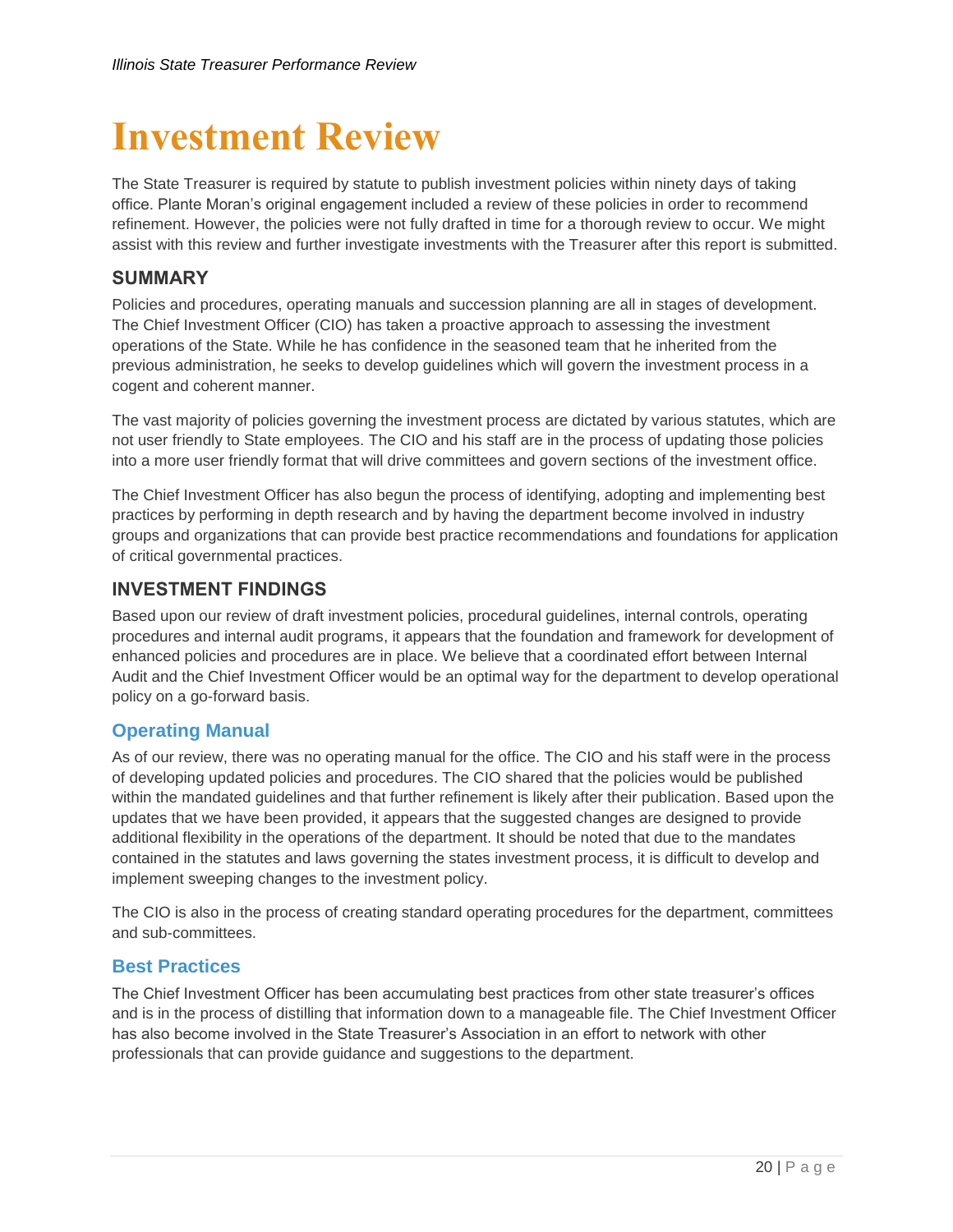## <span id="page-20-0"></span>**Succession Planning**

It appears that the Chief Investment Officers' staff is comprised of primarily of professionals with ten (10) to twenty (20) years of experience. However, at this juncture it is not evident that there are clear lines of succession within the major departments reporting to the CIO, including:

- 1. Accounting/ Budget/ Warrants
- 2. Illinois Funds/ E-Pay
- 3. State Portfolio & Banking
- 4. Illinois Funds/ Portfolio Operations

The Chief Investment Officer is in the process of assessing the succession planning of the department and attempting to determine which deputy professionals can be promoted to director positions.

## <span id="page-20-1"></span>**Credit Risk Analysis Unit**

A major concern of the Chief Investment Officer is the decision making process with regard to investment choices made by his team on a daily basis. He is instituting a Credit Risk Analysis Unit in order to assess investment decisions. He proposes to institute a two (2) person department to provide counter party assessments of the state's decision making process with regard to state investments (i.e. commercial paper).

The amount of research and data required to make optimal decisions for the state is large. We believe it is in the best interests and a best practice for the Chief Investment Officer to implement this step as quickly as possible.

#### <span id="page-20-2"></span>**RECOMMENDATIONS**

As noted above, the CIO has taken and has planned to take many steps to improve operations. Once these steps are taken, the Treasurer should seek outside validation of the steps to compare to ensure that the changes match up with what was intended. These would include:

- Policies and procedures review, critique and propose edits to the areas under the supervision of the CIO.
- Investment Support observe and review the reasoning and soundness of investment decisions made within the department.
- Investment Policy review of best practices within the investment industry as well as practices instituted by other state treasurers would be useful in the development of the Treasurer's practices going forward.
- Succession Planning ensure that optimal succession planning exists within the department.
- Internal Audit Findings the CIO may require remediation assistance for internal audit findings.
- Risk assessment review enterprise wide risk assessment and assist the State with developing short term and long term planning.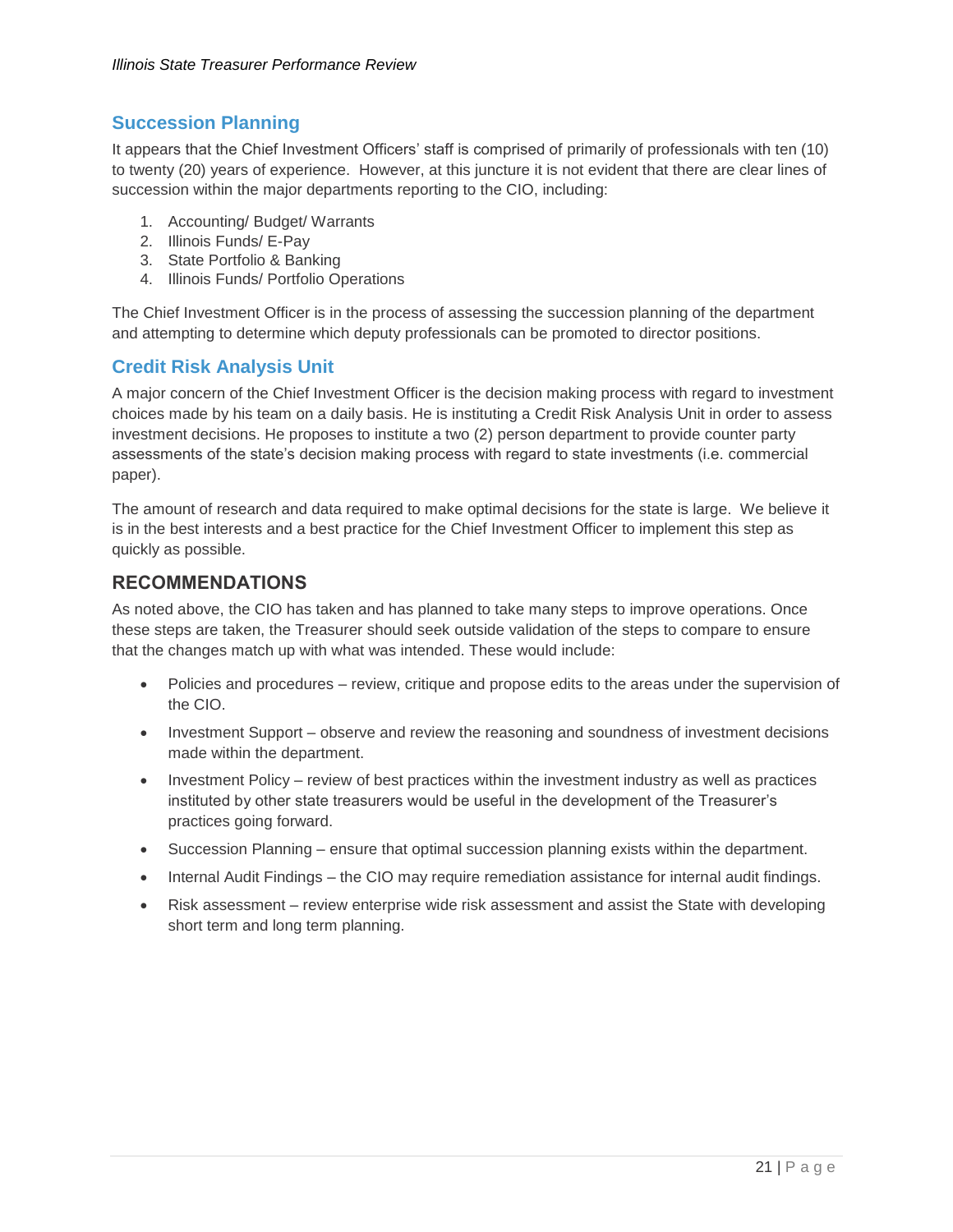# <span id="page-21-0"></span>**Appendices**

## <span id="page-21-1"></span>**IT User Survey Results**

The key survey results are shown below. These results rank the overall support of IT to the department at a **"B"** for the support and direction provided by the IT staff. The overall applications and tools rank are far lower, ranking at a **"D"**.

From a staffing perspective, the team is supporting the level of service for the organization, but is overall understaffed and could provide a higher level of service with more staff.

| <b>IT Staff Ranking</b>                                                                            | <b>Positive Response</b> |
|----------------------------------------------------------------------------------------------------|--------------------------|
| IT Staff "Listen" to my needs and provide an action<br>plan to resolve the request (when feasible) | 82%                      |
| IT Staff are "customer service" oriented                                                           | 83%                      |
| IT Staff "Listen" to my needs and provide an action<br>plan to resolve the request (when feasible) | 82%                      |
| Interaction with IT Management is positive and<br>effective                                        | 82%                      |
| IT staff provide effective support                                                                 | 84%                      |
| I am satisfied with the quality and effectiveness of<br>service delivered by IT support staff      | 86%                      |
| IT support staff appears to have adequate resources to<br>provide the level of service required.   | 74%                      |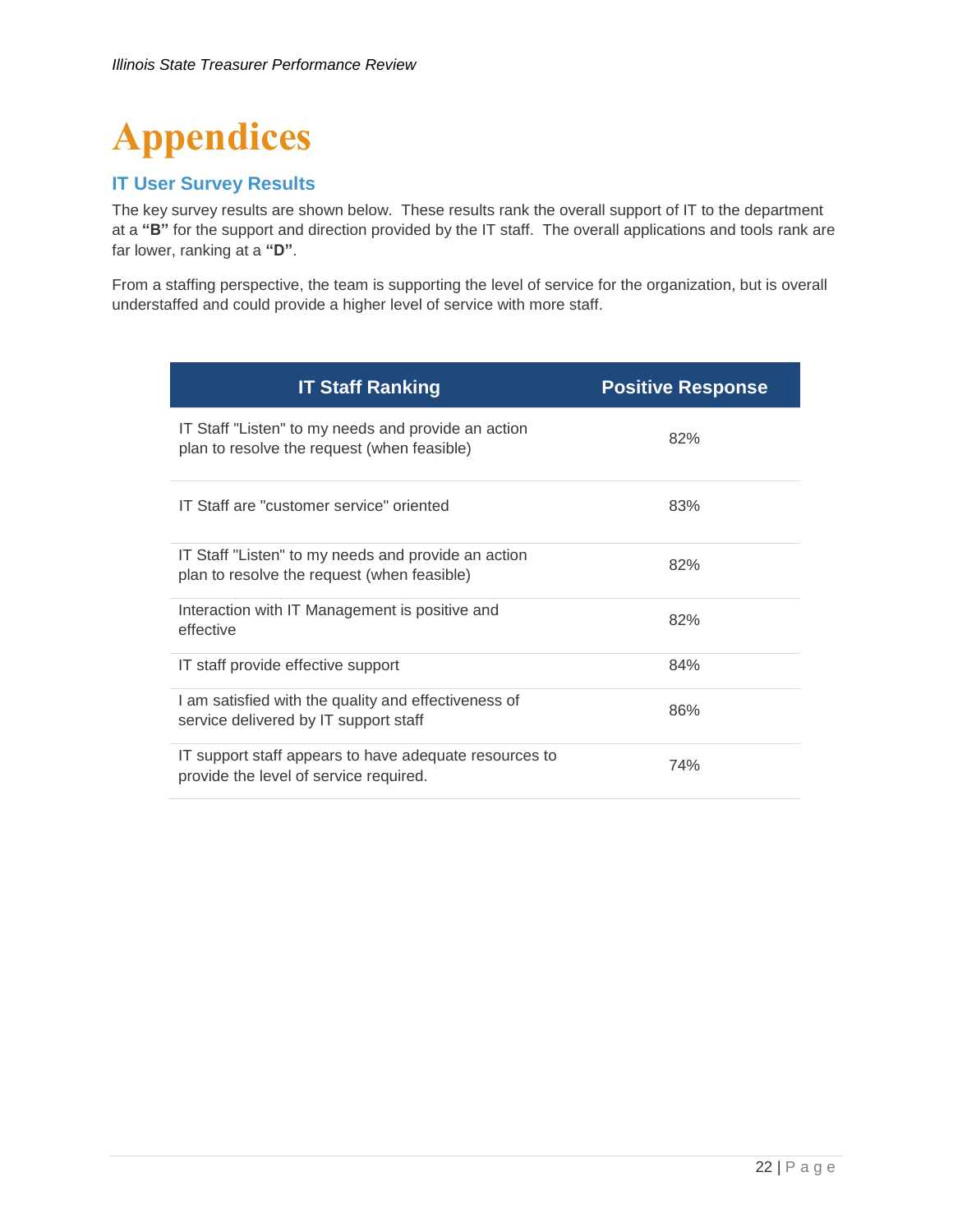The overall review of the IT applications process has much lower score and provides evidence for the need for an overall strategic plan and review of all existing applications from a user perspective.

| <b>IT Applications</b>                                                                                                | <b>Positive Response</b> |
|-----------------------------------------------------------------------------------------------------------------------|--------------------------|
| Enterprise-wide technology is adequate                                                                                | 68%                      |
| There is a clear process for how technology related<br>projects are identified, reviewed, prioritized and<br>executed | 50%                      |
| IT staff are well versed on current and emerging<br>technologies                                                      | 79%                      |
| Technology planning is aligned with the needs of the<br>business units/departments                                    | 66%                      |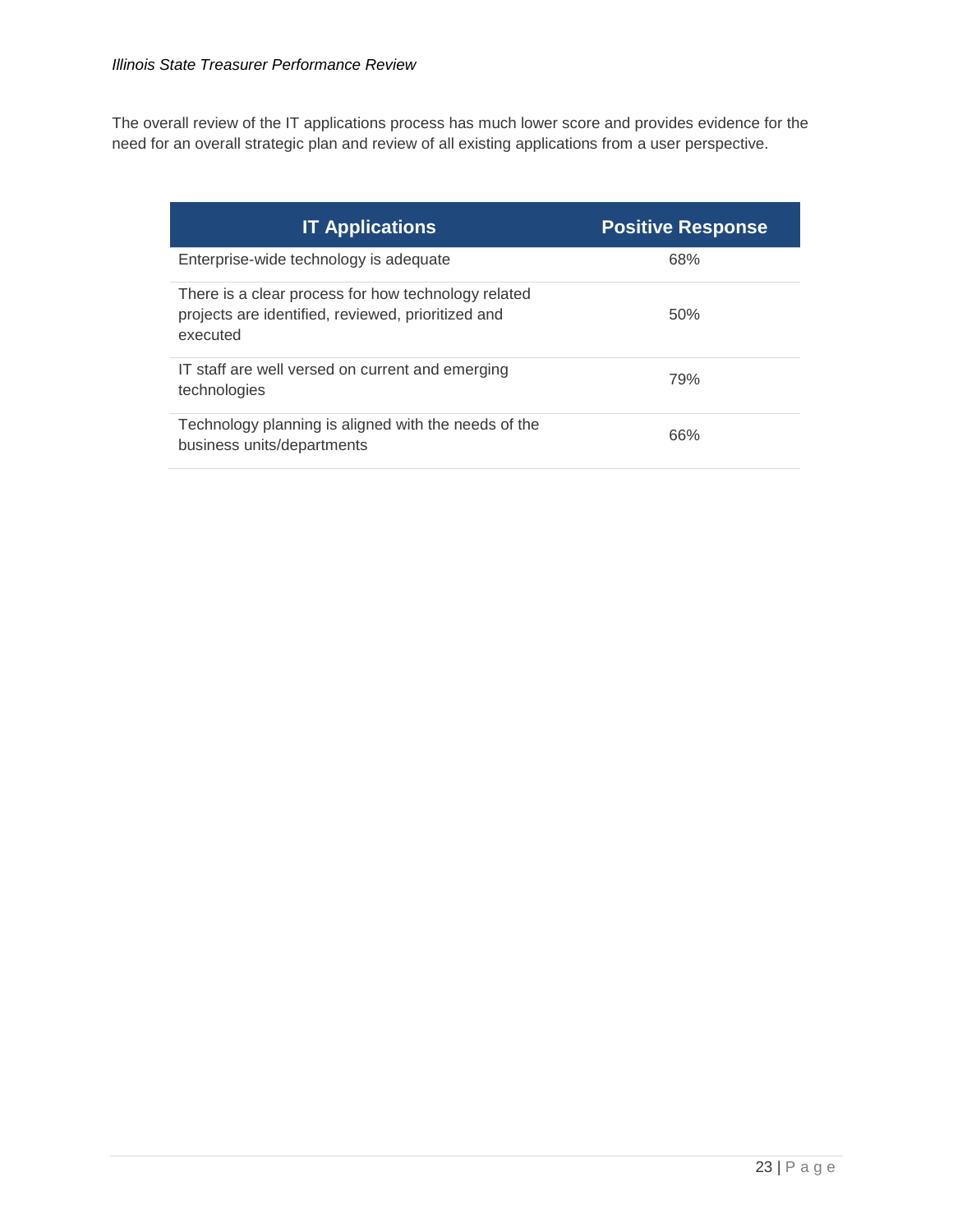## **Internal Audit Review**

Plante Moran/ Illinois State Treasurer Office (STO) - Review of the Internal Audit Function

March 2015

<span id="page-23-0"></span>

| <b>Methodology</b><br>NTERNAL AUDIT BLUEPRINT                                                                                                                                                                                                                                                                                                                                                                                                                                                                                                                                                                                                                                                                                                                                                                                                                                                                                                                                                                                                                                                                                            |                                                                                                                                                                                                                                                                                                                                                                                                                                                                                                                                                                                                                                                                                                                                                                                                                                                                                                                                                                                                  |                                                                                                                                                                                                                                                                                                                                                                                                                                                                                                                                                                                                                                                                                                                                                                                                                                         |                                                                                                                                                                                                                                                                                                                                                                                                                                                                                                                                                                                                                                                                                                                                                                                                                                                                                                                                                                                                                                                                                                     |                                                                                                                                                                                                                                                                                                                                                                                                                                                                                                                                                                                                                                                                                                                                                                                                                                                                                                                                                                                                                                                                                                                                                                                |  |
|------------------------------------------------------------------------------------------------------------------------------------------------------------------------------------------------------------------------------------------------------------------------------------------------------------------------------------------------------------------------------------------------------------------------------------------------------------------------------------------------------------------------------------------------------------------------------------------------------------------------------------------------------------------------------------------------------------------------------------------------------------------------------------------------------------------------------------------------------------------------------------------------------------------------------------------------------------------------------------------------------------------------------------------------------------------------------------------------------------------------------------------|--------------------------------------------------------------------------------------------------------------------------------------------------------------------------------------------------------------------------------------------------------------------------------------------------------------------------------------------------------------------------------------------------------------------------------------------------------------------------------------------------------------------------------------------------------------------------------------------------------------------------------------------------------------------------------------------------------------------------------------------------------------------------------------------------------------------------------------------------------------------------------------------------------------------------------------------------------------------------------------------------|-----------------------------------------------------------------------------------------------------------------------------------------------------------------------------------------------------------------------------------------------------------------------------------------------------------------------------------------------------------------------------------------------------------------------------------------------------------------------------------------------------------------------------------------------------------------------------------------------------------------------------------------------------------------------------------------------------------------------------------------------------------------------------------------------------------------------------------------|-----------------------------------------------------------------------------------------------------------------------------------------------------------------------------------------------------------------------------------------------------------------------------------------------------------------------------------------------------------------------------------------------------------------------------------------------------------------------------------------------------------------------------------------------------------------------------------------------------------------------------------------------------------------------------------------------------------------------------------------------------------------------------------------------------------------------------------------------------------------------------------------------------------------------------------------------------------------------------------------------------------------------------------------------------------------------------------------------------|--------------------------------------------------------------------------------------------------------------------------------------------------------------------------------------------------------------------------------------------------------------------------------------------------------------------------------------------------------------------------------------------------------------------------------------------------------------------------------------------------------------------------------------------------------------------------------------------------------------------------------------------------------------------------------------------------------------------------------------------------------------------------------------------------------------------------------------------------------------------------------------------------------------------------------------------------------------------------------------------------------------------------------------------------------------------------------------------------------------------------------------------------------------------------------|--|
| INFRASTRUCTURE                                                                                                                                                                                                                                                                                                                                                                                                                                                                                                                                                                                                                                                                                                                                                                                                                                                                                                                                                                                                                                                                                                                           | <b>2</b> RISK ASSESSMENT                                                                                                                                                                                                                                                                                                                                                                                                                                                                                                                                                                                                                                                                                                                                                                                                                                                                                                                                                                         | <b>3 INTERNAL AUDIT PLAN</b>                                                                                                                                                                                                                                                                                                                                                                                                                                                                                                                                                                                                                                                                                                                                                                                                            | <b>4</b> DEPLOY, TEST & REPORT                                                                                                                                                                                                                                                                                                                                                                                                                                                                                                                                                                                                                                                                                                                                                                                                                                                                                                                                                                                                                                                                      | <b>5</b> MONITOR & OPTIMIZE                                                                                                                                                                                                                                                                                                                                                                                                                                                                                                                                                                                                                                                                                                                                                                                                                                                                                                                                                                                                                                                                                                                                                    |  |
| <b>GOVERNANCE</b><br>Internal Audit Strategy<br>Internal Audit Mission Statement<br>Internal audit charter statement<br>Perform Stakeholder Analysis to<br>define key constituents<br>Establish IIA IPPF and Quality<br><b>Assurance Review process</b><br>Create Policies & Procedures<br>including Code of Ethics<br>Communication protocols<br>Define reporting protocols so IA is<br>independent - Report directly to<br>Audit Committee and administratively<br>to Office Leadership<br><b>PEOPLE</b><br>Create IA job descriptions<br>Establish IA leader and qualified staff<br>personnel<br>Assess necessary skill sets for<br>industry, process, technical, and<br>financial/accounting experts<br>Establish ongoing training program<br><b>TOOLS</b><br>Implement workpaper portal and<br>findings tracker database<br>Obtain necessary data mining<br>software and risk analysis programs<br><b>METRICS</b><br>Co-develop expectations and<br>measureable/reportable KPI's<br>Agree upon standard IA process<br>timetable and reporting protocols<br><b>Establish Audit Status reporting</b><br>metrics to monitor IA Process | <b>CONDUCT ANNUAL RISK</b><br><b>ASSESSMENT</b><br>Conduct management & BOD<br>interviews<br>Identify / define audit population<br>Define risk universe and create risk<br>register for each process<br>Assess and prioritize audit units based<br>on the following:<br>Dollar materiality<br><b>Headcount</b><br>Complexity of accounting<br>Regulatory impact<br>■ Control framework<br>Changes in environment<br>■ Technological capabilities<br><b>Transaction volume</b><br>Inherent risk<br><b>UNDERSTAND CONTROL</b><br><b>ENVIRONMENT</b><br>I Identify controls within each<br>department<br><b>E</b> Link controls to each risk<br>Perform a Key Control analysis<br>Build Risk, Control Matrix (RCM) for<br>each process<br><b>RISK RANK AUDIT PROCEDURES</b><br>Customize audit plan goals, objectives<br>and programs based on risk ranking<br><b>Build audit models linked to risk</b><br>rankings (high, moderate, low)<br>Standardize audit methodology for<br>each risk ranking | PRIORITIZE AUDITABLE<br><b>ENTITIES</b><br>Build out Audit Plan based on Risk<br>Assessment<br>Establish necessary hours by<br>auditable entity and risk level<br>Determine necessary timing<br>restraints, requirements and<br>efficiencies by quarter (factor in<br>availability, regulatory deadlines,<br>alignment, audit integration, etc.)<br><b>ASSESS &amp; ALIGN RESOURCES</b><br>■ Specialized IT skills<br>Tech-industry skills<br>Process or transaction skills<br>Schedule individual audit<br>engagements<br><b>COORDINATE &amp; INTEGRATE</b><br>Review with Board and Assurance<br>Auditor<br>Review with other risk management<br>functions<br>Document areas for leverage<br>Integrate operating and IT audits so<br>impact of system controls is<br>considered on operating controls<br>Agree on reporting protocols | <b>PLAN &amp; SCHEDULE AUDITS</b><br>Pre audit notification letter<br>Research and pre-planning<br>Advance information request<br>■ Workpaper and engagement setup<br><b>EXECUTE AUDIT ENGAGEMENTS</b><br>Planning and opening meeting<br>Audit unit risk assessment & scoping<br>Audit program development &<br>execution<br>■ Key controls for each department are<br>tested for design and operating<br>effectiveness<br>Review and collaborate results with<br>management<br>Fieldwork exit meetings with<br>Department Heads (CFO invited)<br>■ Ongoing communication protocols<br><b>REPORTING</b><br>Scope of audit defined<br><b>Findings rankings defined and</b><br>measured<br>Audit Report conclusions defined and<br>measured<br>Control deficiencies defined in clear,<br>understandable format and are<br>ranked in order of priority (High,<br>Moderate, Low)<br>Management provides detail<br><b>Remediation Plans with proposed</b><br>solutions, interim and final milestones<br>and due dates.<br>Final reports are signed by auditee<br>department and division<br>management. | <b>MONITOR &amp; REPORT</b><br>Internal audit tracks all audit findings<br>and remediation plans in a database<br>Management provides periodic<br>updates to Internal Audit on each<br>finding and remediation plan.<br>Internal Audit prepares periodic Audit<br>Committee updates to give status of<br>each remediation plan. Department<br>heads are held accountable to<br>execute their remediation plans.<br>Progress against IA key performance<br>measures<br><b>QUALITY CONTROL</b><br>Peer Reviews are performed<br>Survey auditee & report against<br>predefined quality measures<br>■ Survey audit committee for reporting<br>improvements<br>Update work papers files<br>Review and close-out engagements<br>Determine lessons learned and<br>improvement for next year<br>Value / process improvement<br>recommendations<br><b>COLLABORATION</b><br>Integrate audit results into annual<br>planning sessions<br>Brainstorm with department heads<br>methods to strengthen control<br>environments and fraud risk<br>assessments<br>Advise on system implementations<br>Partner with business units to provide<br>ongoing internal control environment<br>support |  |

Process In Place

Process Partially In Place

Process Not in Place [

Cannot Determine if Process is In Place